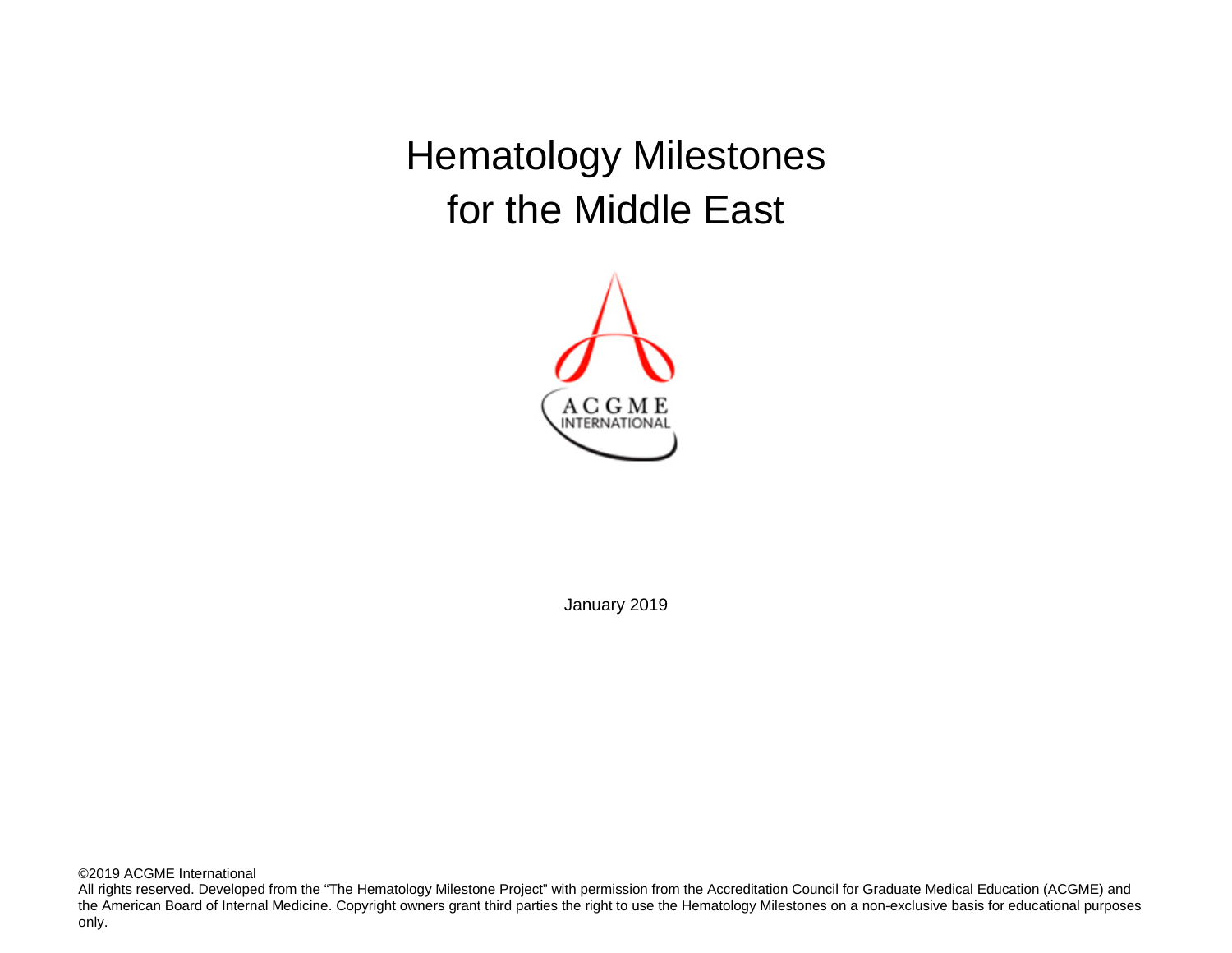## The Hematology Milestones for the Middle East

The Milestones are designed only for use in evaluation of fellows in the context of their participation in ACGME-I-accredited fellowship programs. The Milestones provide a framework for the assessment of the development of the fellow in key dimensions of the elements of physician competency in a specialty. They neither represent the entirety of the dimensions of the six domains of physician competency, nor are they designed to be relevant in any other context.

All rights reserved. Developed from the "The Hematology Milestone Project" with permission from the Accreditation Council for Graduate Medical Education (ACGME) and the American Board of Internal Medicine. Copyright owners grant third parties the right to use the Hematology Milestones on a non-exclusive basis for educational purposes only.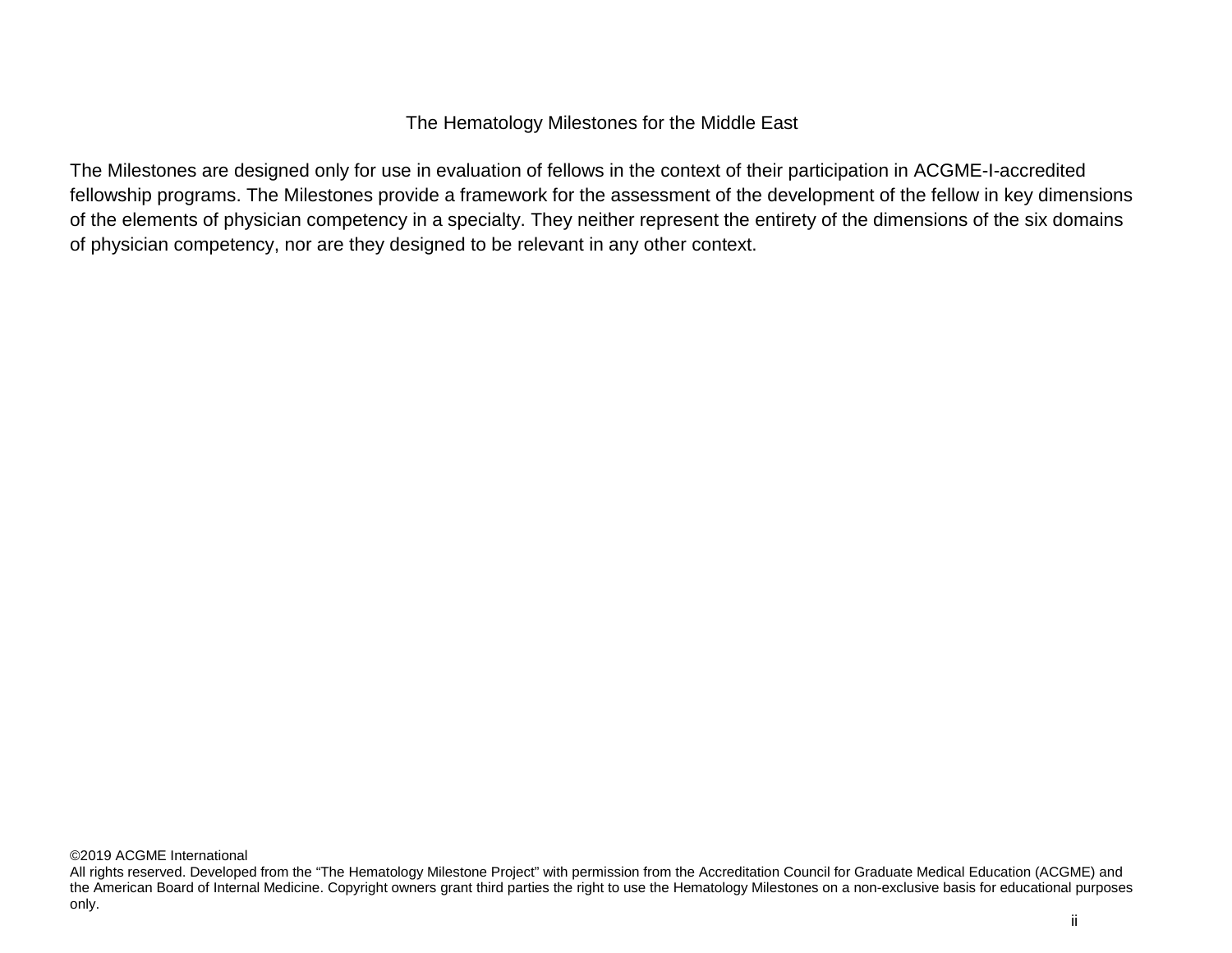# **Milestones Reporting**

This document presents milestones designed for programs to use in semi-annual review of fellow performance and reporting to the ACGME-I. Milestones are knowledge, skills, attitudes, and other attributes for each of the ACGME-I Competencies organized in a developmental framework from less to more advanced. They are descriptors and targets for fellow performance as a learner moves from entry into their program through graduation.

For each period, review and reporting will involve selecting milestone levels that best describe each fellow's current performance and attributes. Milestones are arranged in numbered levels. Tracking from "Level 1" to "Level 5" is synonymous with moving from novice to expert in the specialty. These levels do not correspond with time in the educational program. Dependent upon previous education and experience, fellows may enter a program at varying points in the Milestones.

Selection of a level implies that the fellow substantially demonstrates the milestones in that level, as well as those in lower levels (see the diagram on page v).

**Level 1:** The fellow demonstrates milestones expected of an incoming fellow.

Level 2: The fellow is advancing and demonstrating additional milestones, but is not yet performing at a mid-fellowship level.

**Level 3:** The fellow continues to advance and demonstrate additional milestones; the fellow consistently demonstrates the majority of milestones targeted for fellowship.

Level 4: The fellow has advanced so that he or she now substantially demonstrates the milestones targeted for fellowship. This level is designed as the graduation target.

Level 5: The fellow has advanced beyond performance targets set for fellowship and is demonstrating "aspirational" goals, which might describe the performance of someone who has been in practice for several years. It is expected that only a few exceptional fellows will reach this level.

<sup>©2019</sup> ACGME International

All rights reserved. Developed from the "The Hematology Milestone Project" with permission from the Accreditation Council for Graduate Medical Education (ACGME) and the American Board of Internal Medicine. Copyright owners grant third parties the right to use the Hematology Milestones on a non-exclusive basis for educational purposes only.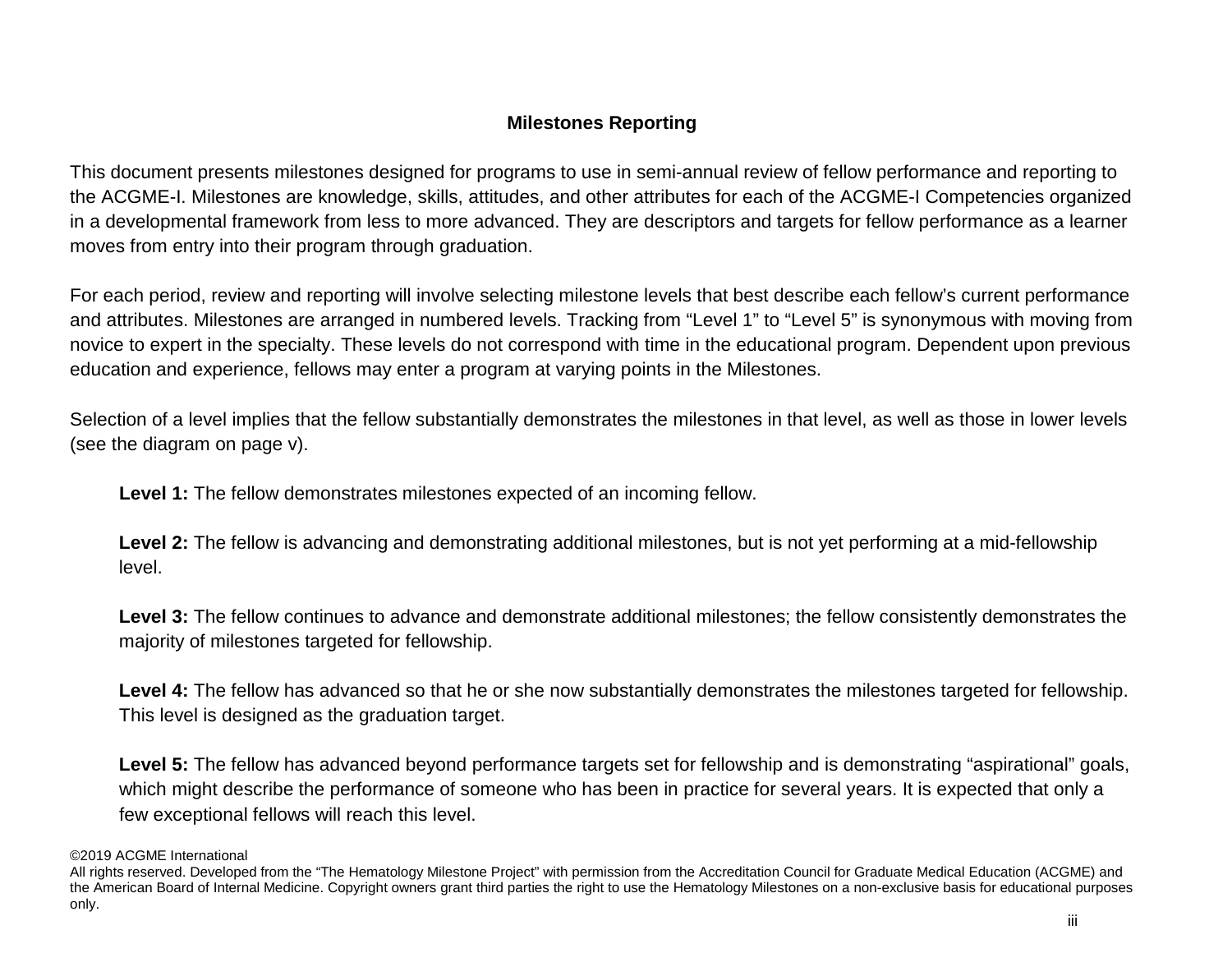## **Additional Notes**

The "Level 4" Milestones are designed as the graduation *target* and *do not* represent a graduation *requirement*. Making decisions about readiness for graduation is the purview of the program director. Study of Milestones performance data will be required before the ACGME-I and its partners will be able to determine whether milestones in the first four levels appropriately represent the developmental framework, and whether Milestone data overall are of sufficient quality to be used for high-stakes decisions.

*Answers to Frequently Asked Questions about Milestones are posted on the ACGME-I website.*

All rights reserved. Developed from the "The Hematology Milestone Project" with permission from the Accreditation Council for Graduate Medical Education (ACGME) and the American Board of Internal Medicine. Copyright owners grant third parties the right to use the Hematology Milestones on a non-exclusive basis for educational purposes only.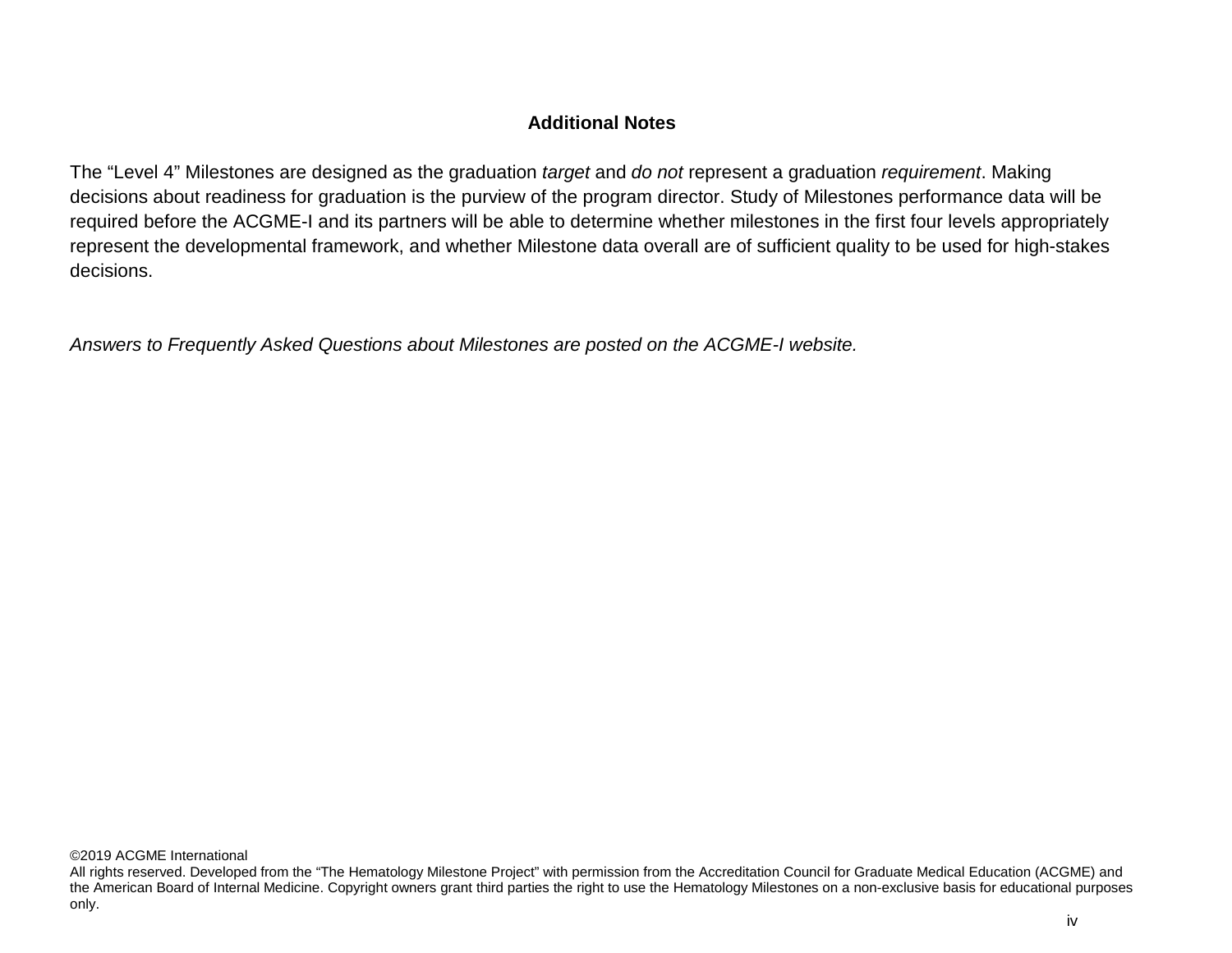The diagram below presents an example set of milestones for one subcompetency in the same format as the ACGME-I Report Worksheet. For each reporting period, a learner's performance on the milestones for each subcompetency will be indicated by selecting the level of milestones that best describes that learner's performance in relation to those milestones.

| Systems-Based Practice 1: Patient Safety and Quality Improvement                                                                                           |                                                                                                                                      |                                                                                                                                                                                                      |                                                                                                                    |                                                                                                                       |
|------------------------------------------------------------------------------------------------------------------------------------------------------------|--------------------------------------------------------------------------------------------------------------------------------------|------------------------------------------------------------------------------------------------------------------------------------------------------------------------------------------------------|--------------------------------------------------------------------------------------------------------------------|-----------------------------------------------------------------------------------------------------------------------|
| Level 1                                                                                                                                                    | Level <sub>2</sub>                                                                                                                   | Level 3                                                                                                                                                                                              | Level 4                                                                                                            | Level 5                                                                                                               |
| Demonstrates                                                                                                                                               | Identifies system                                                                                                                    | Participates in analysis                                                                                                                                                                             | Conducts analysis of                                                                                               | Actively engages teams                                                                                                |
| knowledge of common<br>patient safety events                                                                                                               | factors that lead to<br>patient safety events                                                                                        | of patient safety events<br>(simulated or actual)                                                                                                                                                    | patient safety events<br>and offers error<br>prevention strategies<br>(simulated or actual)                        | and processes to<br>modify systems to<br>prevent patient safety<br>events                                             |
| Demonstrates<br>knowledge of how to<br>report patient safety<br>events                                                                                     | Reports patient safety<br>events through<br>institutional reporting<br>systems (actual or<br>simulated)                              | Participates in<br>disclosure of patient<br>safety events to<br>patients and families<br>(simulated or actual)                                                                                       | Discloses patient safety<br>events to patients and<br>families (simulated or<br>actual)<br>Demonstrates the skills | Role models or mentors<br>others in the disclosure<br>of patient safety events                                        |
| Demonstrates<br>knowledge of basic<br>quality improvement<br>methodologies and<br>metrics                                                                  | Describes local quality<br>improvement initiatives<br>(e.g., community<br>vaccination rate,<br>infection rate, smoking<br>cessation) | Participates in local<br>quality improvement<br>initiatives                                                                                                                                          | required to identify,<br>develop, implement, and<br>analyze a quality<br>improvement project                       | Creates, implements,<br>and assesses quality<br>improvement initiatives<br>at the institutional or<br>community level |
|                                                                                                                                                            |                                                                                                                                      |                                                                                                                                                                                                      |                                                                                                                    |                                                                                                                       |
| Comments:                                                                                                                                                  |                                                                                                                                      |                                                                                                                                                                                                      |                                                                                                                    | Not yet achieved Level 1                                                                                              |
| Selecting a response box in the middle<br>of a level implies that milestones in<br>that level and in lower levels have been<br>substantially demonstrated. |                                                                                                                                      | Selecting a response box on the line in<br>between levels indicates that milestones in<br>lower levels have been substantially<br>demonstrated as well as some milestones in<br>the higher level(s). |                                                                                                                    |                                                                                                                       |

#### ©2019 ACGME International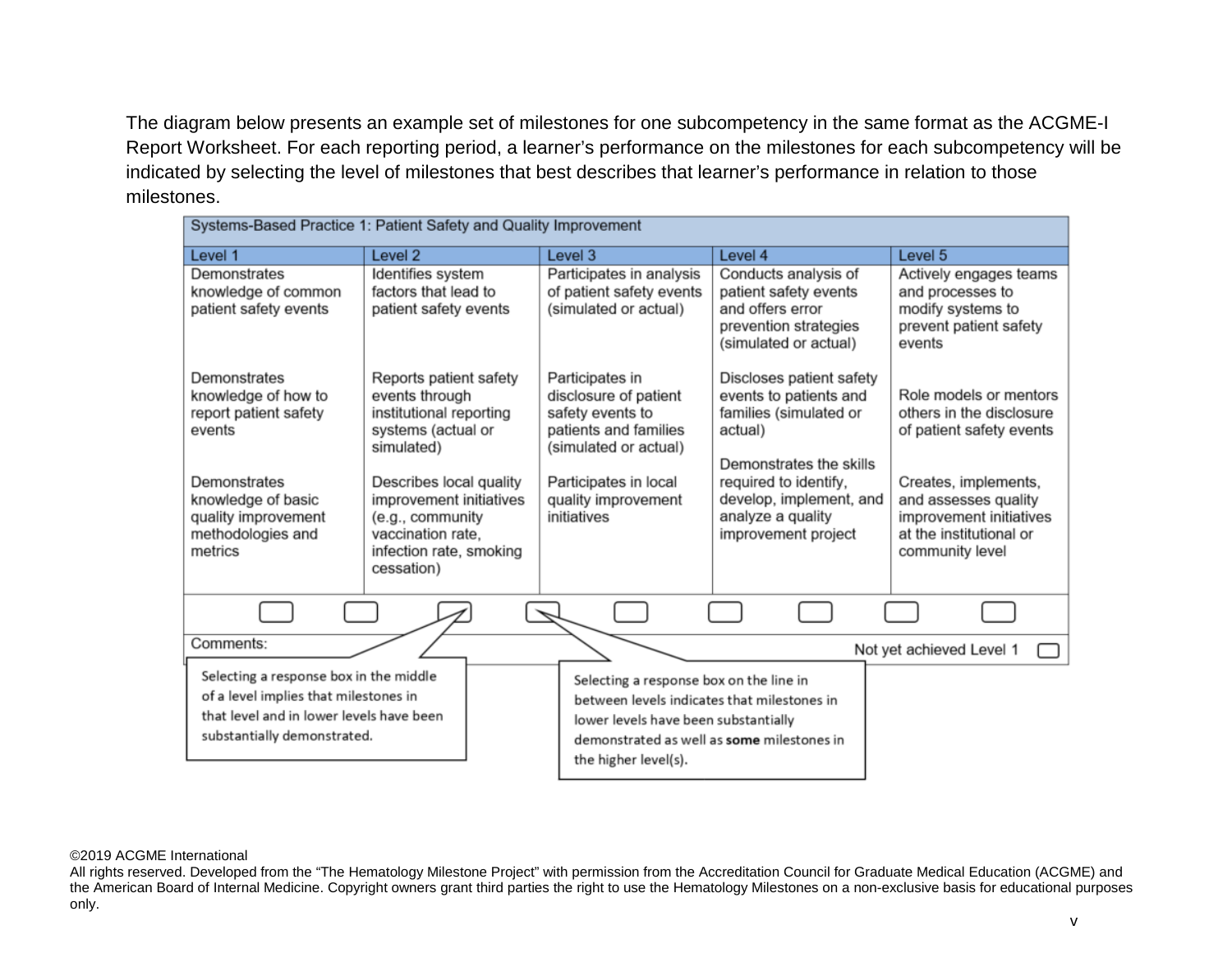| Patient Care 1: Accesses Data Sources to Synthesize Patient and Disease Specific Information Necessary for Clinical Assessment |                                                                             |                                                                                                                                                      |                                                                                                                                        |                                                                   |
|--------------------------------------------------------------------------------------------------------------------------------|-----------------------------------------------------------------------------|------------------------------------------------------------------------------------------------------------------------------------------------------|----------------------------------------------------------------------------------------------------------------------------------------|-------------------------------------------------------------------|
| Level 1                                                                                                                        | Level 2                                                                     | Level <sub>3</sub>                                                                                                                                   | Level 4                                                                                                                                | Level 5                                                           |
| Accesses data and<br>gathers a history<br>standard for general<br>internal medicine                                            | Gathers a disease-<br>specific history, with<br>assistance                  | Accesses data from<br>multiple sources and<br>collects disease-specific<br>history, including<br>psychosocial issues, from<br>the patient and family | Consistently synthesizes<br>data from multiple<br>sources and collects a<br>disease-specific history<br>from the patient and<br>family | Role models gathering<br>and synthesis of clinical<br>information |
| Performs a physical<br>examination standard for<br>general internal medicine                                                   | Performs a disease-<br>specific physical<br>examination, with<br>assistance | Completes a disease-<br>specific physical<br>examination                                                                                             | Consistently completes a<br>disease-specific physical<br>examination                                                                   |                                                                   |
|                                                                                                                                |                                                                             |                                                                                                                                                      |                                                                                                                                        |                                                                   |
| Comments:<br>Not Yet Achieved Level 1                                                                                          |                                                                             |                                                                                                                                                      |                                                                                                                                        |                                                                   |

All rights reserved. Developed from the "The Hematology Milestone Project" with permission from the Accreditation Council for Graduate Medical Education (ACGME) and the American Board of Internal Medicine. Copyright owners grant third parties the right to use the Hematology Milestones on a non-exclusive basis for educational purposes only.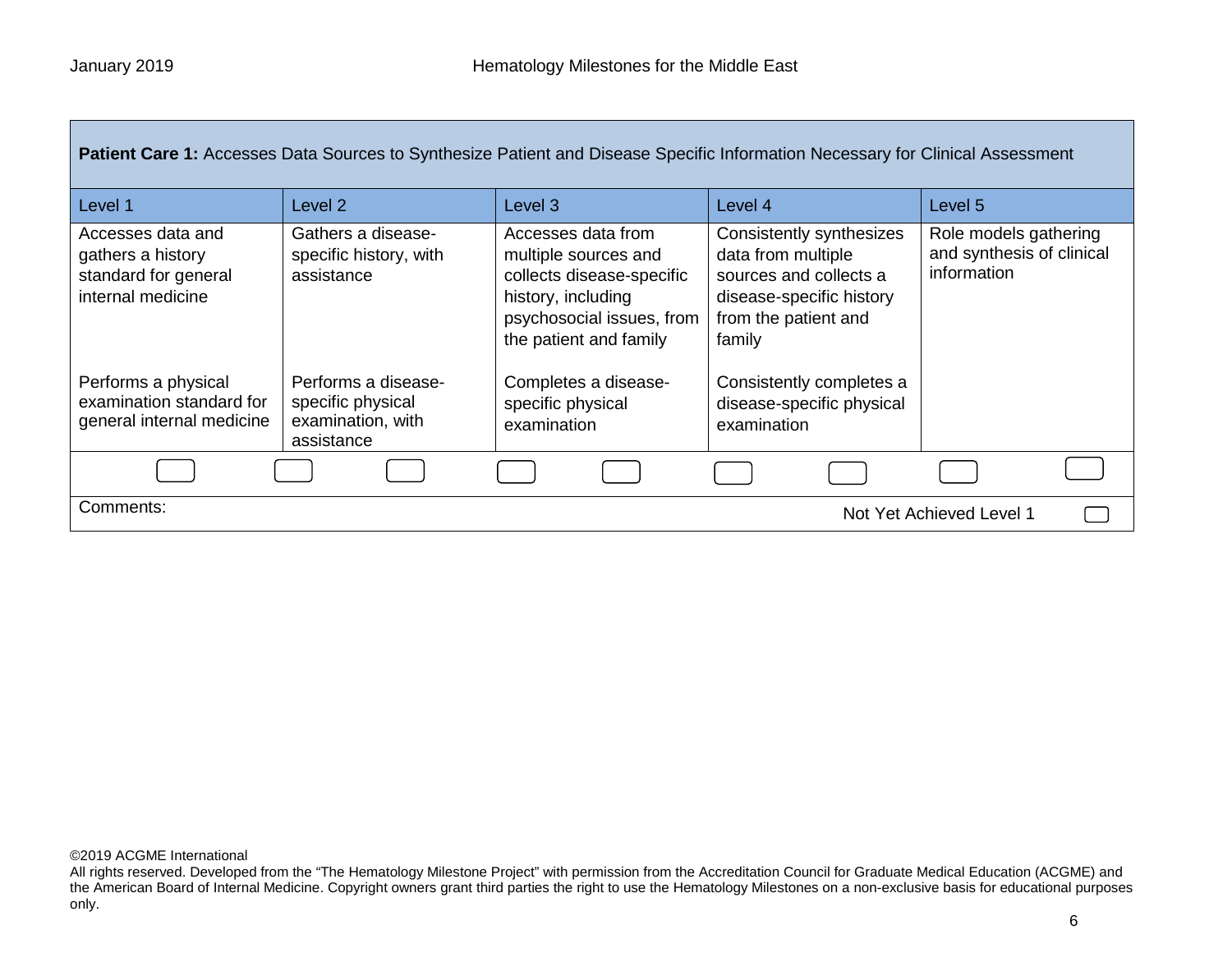| <b>Patient Care 2: Diagnoses and Assigns Stage and Severity of Hematology Disorders</b>                                                                      |                                                                                                                                        |                                                                                                                                   |                                                                                                                            |                                                                                                                                                                                                                      |
|--------------------------------------------------------------------------------------------------------------------------------------------------------------|----------------------------------------------------------------------------------------------------------------------------------------|-----------------------------------------------------------------------------------------------------------------------------------|----------------------------------------------------------------------------------------------------------------------------|----------------------------------------------------------------------------------------------------------------------------------------------------------------------------------------------------------------------|
| Level 1                                                                                                                                                      | Level 2                                                                                                                                | Level 3                                                                                                                           | Level 4                                                                                                                    | Level 5                                                                                                                                                                                                              |
| Generates a differential<br>diagnosis expected of a<br>graduating internal<br>medicine resident<br>Orders testing without<br>clear differential<br>diagnosis | Generates an informed<br>differential diagnosis,<br>with assistance<br>Orders and interprets<br>diagnostic studies, with<br>assistance | Generates an informed<br>differential diagnosis<br>Orders and interprets<br>diagnostic studies,<br>including molecular<br>studies | Generates a diagnosis<br>and assigns stage and<br>disease severity informed<br>by evidence-based<br>studies and guidelines | Role models the<br>generation of a<br>diagnosis, including rare<br>variants and atypical<br>presentations, and<br>assigns stage and<br>disease severity,<br>informed by evidence-<br>based studies and<br>guidelines |
|                                                                                                                                                              |                                                                                                                                        |                                                                                                                                   |                                                                                                                            |                                                                                                                                                                                                                      |
| Comments:<br>Not Yet Achieved Level 1                                                                                                                        |                                                                                                                                        |                                                                                                                                   |                                                                                                                            |                                                                                                                                                                                                                      |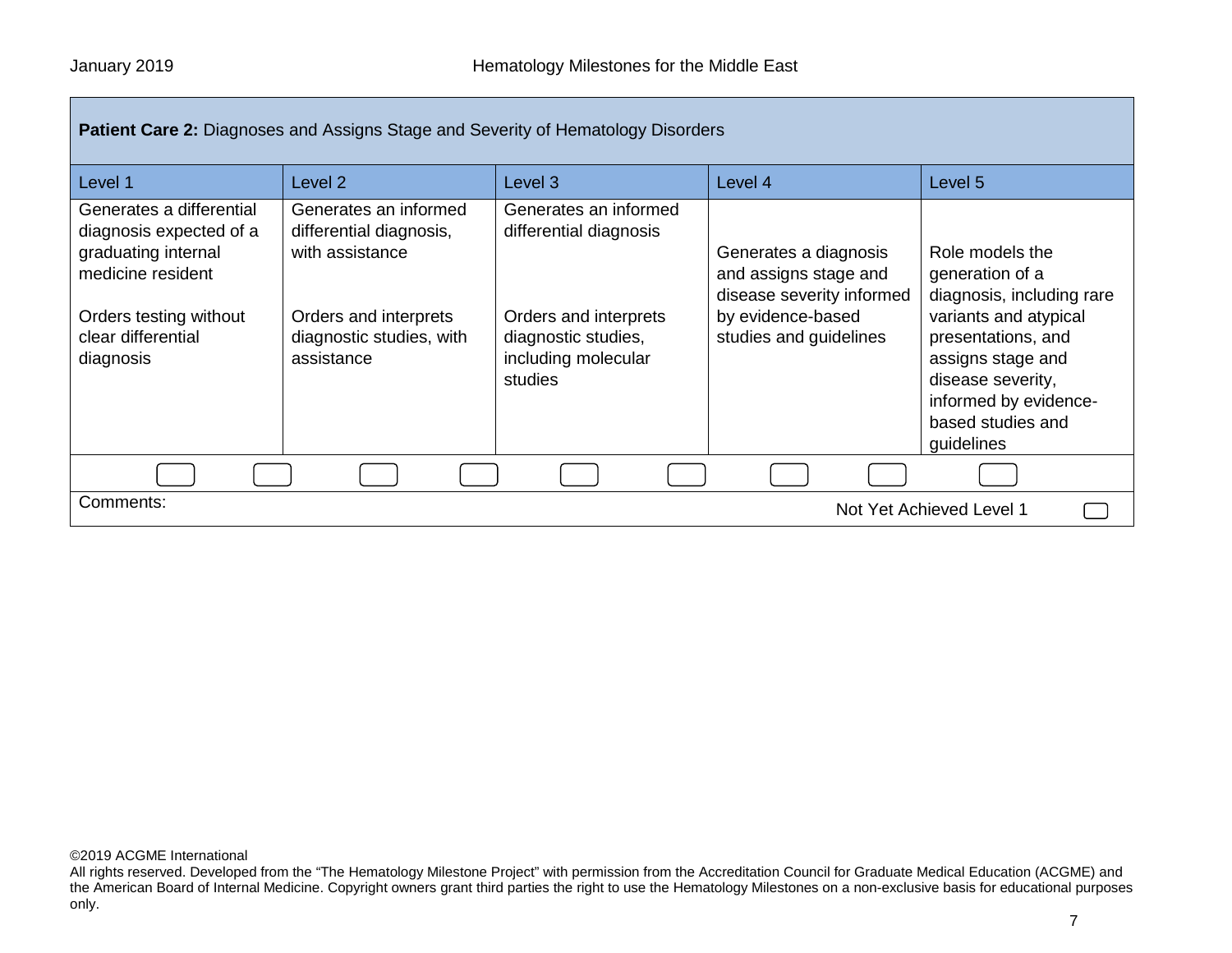| <b>Patient Care 3: Formulates the Management Plan</b>                                        |                                                                                                          |                                                                                                                              |                                                                                                                                                                          |                                                           |
|----------------------------------------------------------------------------------------------|----------------------------------------------------------------------------------------------------------|------------------------------------------------------------------------------------------------------------------------------|--------------------------------------------------------------------------------------------------------------------------------------------------------------------------|-----------------------------------------------------------|
| Level 1                                                                                      | Level 2                                                                                                  | Level <sub>3</sub>                                                                                                           | Level 4                                                                                                                                                                  | Level 5                                                   |
| Formulates a<br>management plan for<br>patients without<br>comorbidities, with<br>assistance | Formulates a<br>management plan using<br>decision support tools for<br>patients without<br>comorbidities | Formulates a<br>management plan with<br>consideration of disease<br>and patient factors and<br>enrollment in clinical trials | Consistently formulates<br>management plans that<br>include consideration of<br>clinical trial enrollment<br>and conforms to patient<br>preferences and goals of<br>care | Serves as an expert in<br>formulating management<br>plans |
|                                                                                              |                                                                                                          |                                                                                                                              |                                                                                                                                                                          |                                                           |
| Comments:                                                                                    |                                                                                                          |                                                                                                                              |                                                                                                                                                                          | Not Yet Achieved Level 1                                  |

All rights reserved. Developed from the "The Hematology Milestone Project" with permission from the Accreditation Council for Graduate Medical Education (ACGME) and the American Board of Internal Medicine. Copyright owners grant third parties the right to use the Hematology Milestones on a non-exclusive basis for educational purposes only.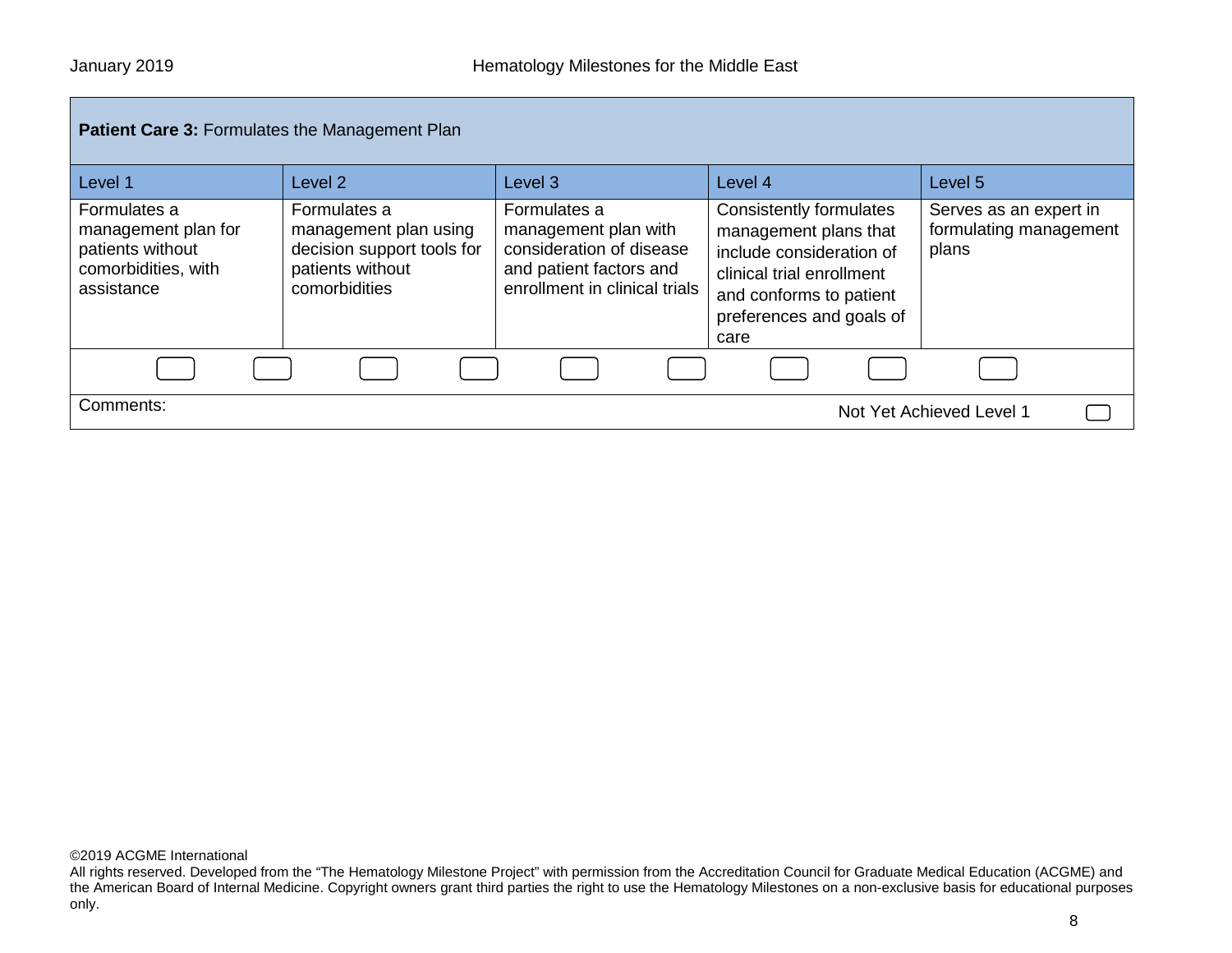| <b>Patient Care 4: Adjusts Management Plans for Acute and Chronic Issues</b>                       |                                                                                   |                                                                                                                       |                                                                                                                                                                                 |                                                                                                         |
|----------------------------------------------------------------------------------------------------|-----------------------------------------------------------------------------------|-----------------------------------------------------------------------------------------------------------------------|---------------------------------------------------------------------------------------------------------------------------------------------------------------------------------|---------------------------------------------------------------------------------------------------------|
| Level 1                                                                                            | Level 2                                                                           | Level 3                                                                                                               | Level 4                                                                                                                                                                         | Level 5                                                                                                 |
| Adjusts management<br>plans according to<br>standard guidelines and<br>toxicities, with assistance | Adjusts management<br>plans according to<br>standard guidelines and<br>toxicities | Adjusts management<br>plans based on response<br>to treatment, side effects<br>of the treatment, and<br>comorbidities | Adjusts management<br>plans based on<br>anticipation and<br>recognition of subtle<br>toxicities and long-term<br>sequelae and/or changes<br>in patient preferences<br>and goals | Serves as an expert in<br>developing and<br>implementing pathways<br>that influence<br>management plans |
|                                                                                                    |                                                                                   |                                                                                                                       |                                                                                                                                                                                 |                                                                                                         |
| Comments:                                                                                          | Not Yet Achieved Level 1                                                          |                                                                                                                       |                                                                                                                                                                                 |                                                                                                         |

All rights reserved. Developed from the "The Hematology Milestone Project" with permission from the Accreditation Council for Graduate Medical Education (ACGME) and the American Board of Internal Medicine. Copyright owners grant third parties the right to use the Hematology Milestones on a non-exclusive basis for educational purposes only.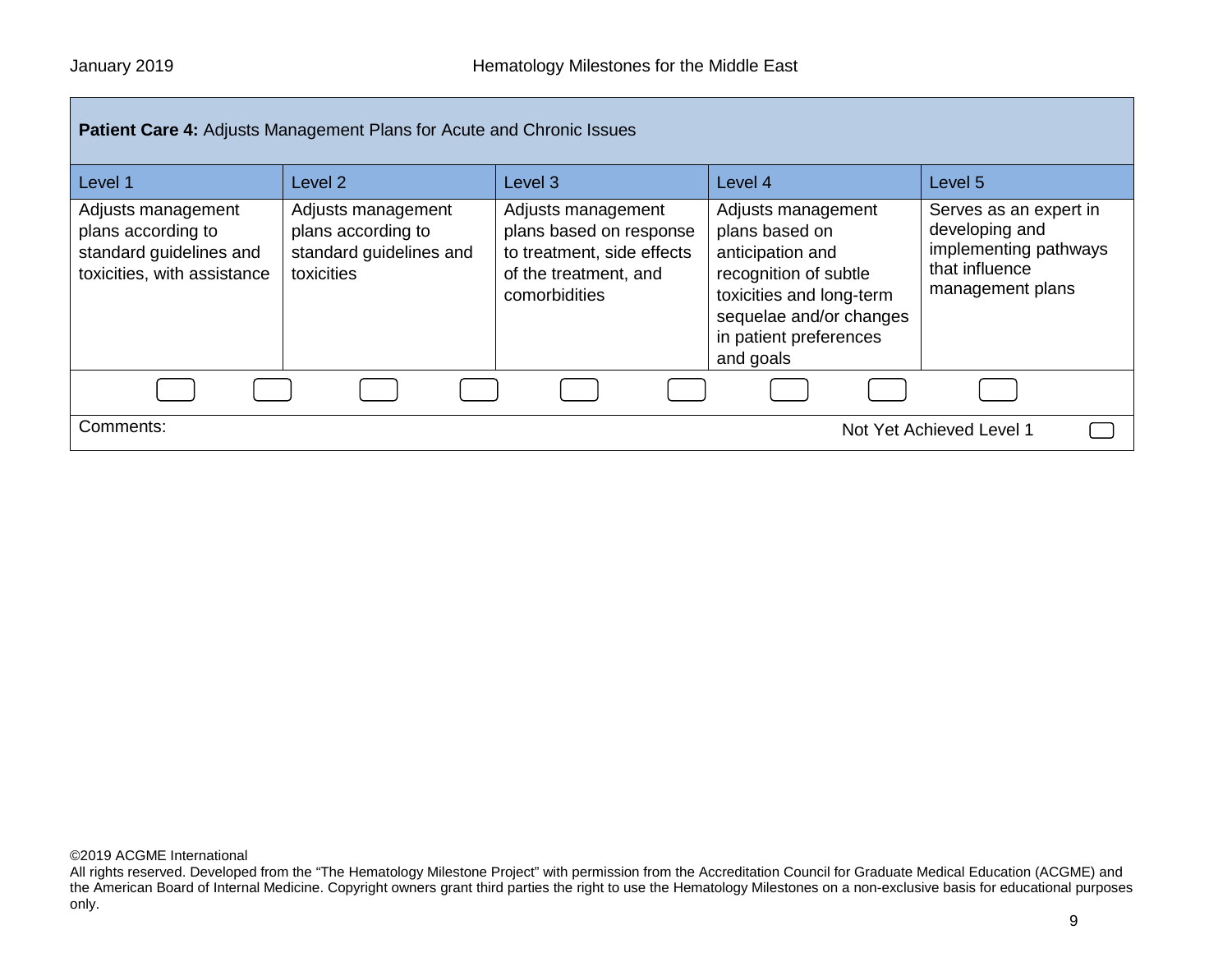| <b>Patient Care 5: Competence in Procedures including:</b><br>• Performance of bone marrow biopsies and aspirations;<br>Assessment and interpretation of complete blood count;<br>Interpretation of peripheral blood smears, and<br>Use of systemic therapies through all therapeutic routes |                                                                                                                                     |                                                                                                                                              |                                                                                                                                                     |                                                                               |
|----------------------------------------------------------------------------------------------------------------------------------------------------------------------------------------------------------------------------------------------------------------------------------------------|-------------------------------------------------------------------------------------------------------------------------------------|----------------------------------------------------------------------------------------------------------------------------------------------|-----------------------------------------------------------------------------------------------------------------------------------------------------|-------------------------------------------------------------------------------|
| Level 1                                                                                                                                                                                                                                                                                      | Level 2                                                                                                                             | Level 3                                                                                                                                      | Level 4                                                                                                                                             | Level 5                                                                       |
| Discusses the indications<br>for and assists with all<br>required procedures<br>Discusses potential<br>procedural complications                                                                                                                                                              | Performs all required<br>procedures, with direct<br>supervision<br>Recognizes<br>complications of<br>procedures and enlists<br>help | Competently performs all<br>required procedures, with<br>indirect supervision<br>Manages complications<br>of procedures, with<br>supervision | Proficiently and<br>independently performs<br>all required procedures<br>Anticipates and<br>independently manages<br>complications of<br>procedures | Serves as an expert for<br>all required procedures<br>and their complications |
|                                                                                                                                                                                                                                                                                              |                                                                                                                                     |                                                                                                                                              |                                                                                                                                                     |                                                                               |
| Comments:<br>Not Yet Achieved Level 1                                                                                                                                                                                                                                                        |                                                                                                                                     |                                                                                                                                              |                                                                                                                                                     |                                                                               |

All rights reserved. Developed from the "The Hematology Milestone Project" with permission from the Accreditation Council for Graduate Medical Education (ACGME) and the American Board of Internal Medicine. Copyright owners grant third parties the right to use the Hematology Milestones on a non-exclusive basis for educational purposes only.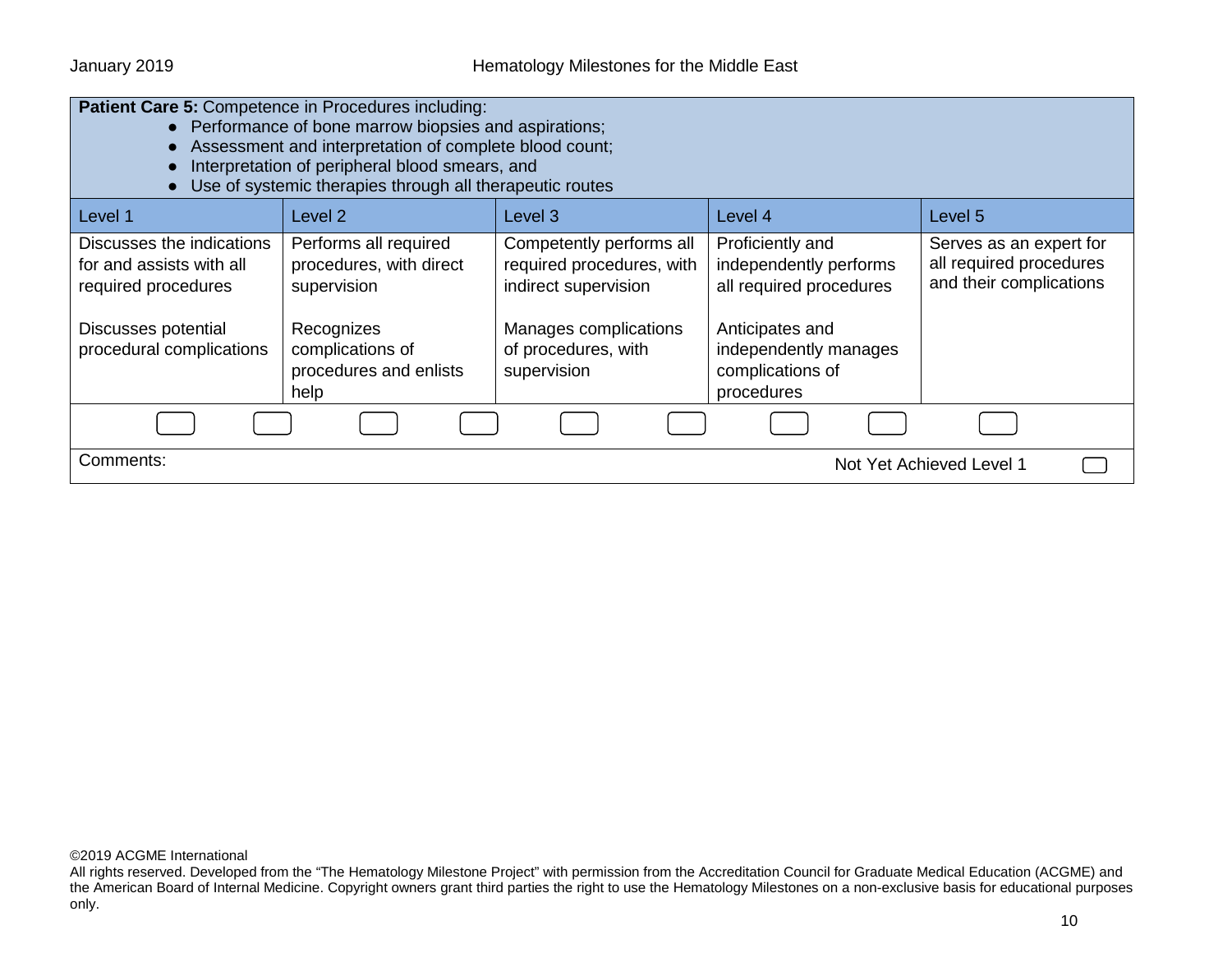| <b>Medical Knowledge 1:</b> Non-Malignant Hematology (includes Pathophysiology, Diagnostics, Prognostic Information, and Treatment) |                                                                                                           |                                                                                                                                                  |                                                                                                                                               |                                      |
|-------------------------------------------------------------------------------------------------------------------------------------|-----------------------------------------------------------------------------------------------------------|--------------------------------------------------------------------------------------------------------------------------------------------------|-----------------------------------------------------------------------------------------------------------------------------------------------|--------------------------------------|
| Level 1                                                                                                                             | Level 2                                                                                                   | Level <sub>3</sub>                                                                                                                               | Level 4                                                                                                                                       | Level 5                              |
| Demonstrates basic<br>knowledge of specialty<br>disorders                                                                           | Demonstrates expanding<br>knowledge of specialty<br>disorders and<br>development of clinical<br>reasoning | Demonstrates sufficient<br>knowledge of specialty<br>disorders and clinical<br>reasoning skills to<br>determine evidence-<br>based interventions | Synthesizes advanced<br>knowledge of specialty<br>disorders and uses<br>clinical reasoning skills to<br>develop personalized<br>interventions | Serves as a subject<br>matter expert |
|                                                                                                                                     |                                                                                                           |                                                                                                                                                  |                                                                                                                                               |                                      |
| Comments:                                                                                                                           |                                                                                                           |                                                                                                                                                  | Not Yet Achieved Level 1                                                                                                                      |                                      |

All rights reserved. Developed from the "The Hematology Milestone Project" with permission from the Accreditation Council for Graduate Medical Education (ACGME) and the American Board of Internal Medicine. Copyright owners grant third parties the right to use the Hematology Milestones on a non-exclusive basis for educational purposes only.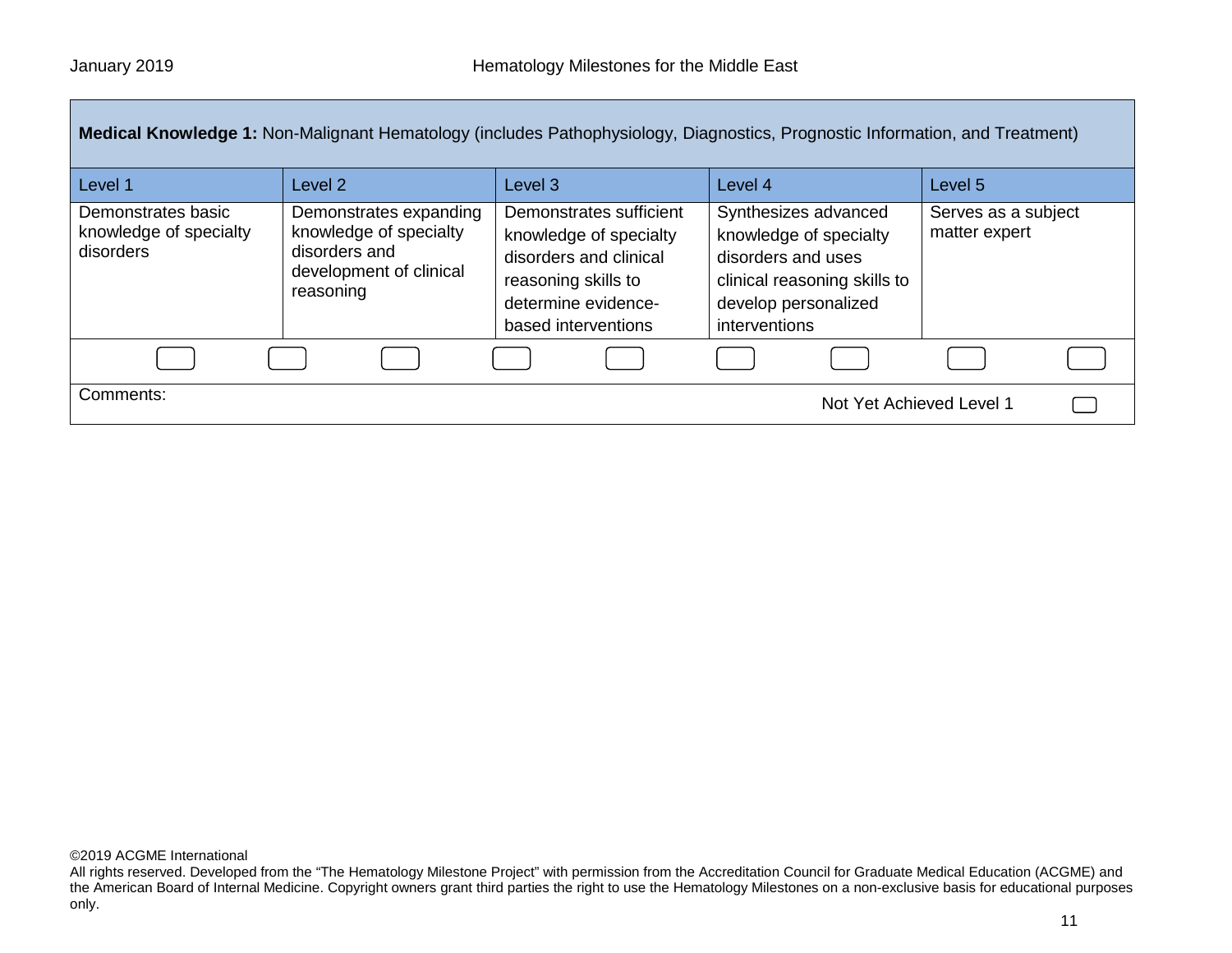|                                                           |                                                                                                           |                                                                                                                                                  | Medical Knowledge 2: Malignant Hematology (includes Pathophysiology, Diagnostics, Prognostic Information, and Treatment)                          |                                      |
|-----------------------------------------------------------|-----------------------------------------------------------------------------------------------------------|--------------------------------------------------------------------------------------------------------------------------------------------------|---------------------------------------------------------------------------------------------------------------------------------------------------|--------------------------------------|
| Level 1                                                   | Level <sub>2</sub>                                                                                        | Level 3                                                                                                                                          | Level 4                                                                                                                                           | Level 5                              |
| Demonstrates basic<br>knowledge of specialty<br>disorders | Demonstrates expanding<br>knowledge of specialty<br>disorders and<br>development of clinical<br>reasoning | Demonstrates sufficient<br>knowledge of specialty<br>disorders and clinical<br>reasoning skills to<br>determine evidence-<br>based interventions | Synthesizes advanced<br>knowledge of specialty<br>disorders and utilizes<br>clinical reasoning skills to<br>develop personalized<br>interventions | Serves as a subject<br>matter expert |
|                                                           |                                                                                                           |                                                                                                                                                  |                                                                                                                                                   |                                      |
| Comments:                                                 |                                                                                                           |                                                                                                                                                  | Not Yet Achieved Level 1                                                                                                                          |                                      |

All rights reserved. Developed from the "The Hematology Milestone Project" with permission from the Accreditation Council for Graduate Medical Education (ACGME) and the American Board of Internal Medicine. Copyright owners grant third parties the right to use the Hematology Milestones on a non-exclusive basis for educational purposes only.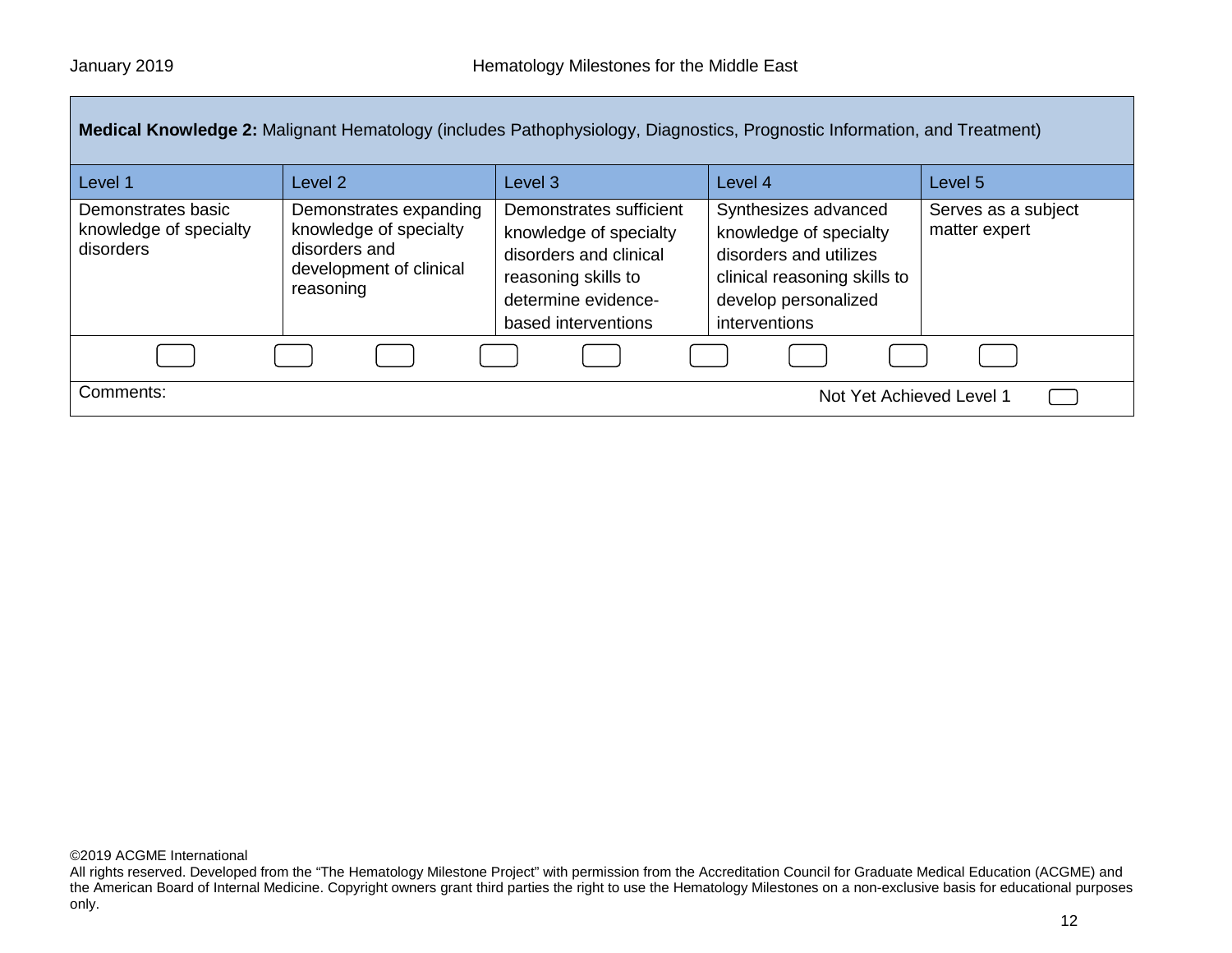| <b>Medical Knowledge 3: Scholarly Activity</b>        |                                                                 |                                                                 |                                                                                                                                                                                                         |                                                                                                                                          |  |
|-------------------------------------------------------|-----------------------------------------------------------------|-----------------------------------------------------------------|---------------------------------------------------------------------------------------------------------------------------------------------------------------------------------------------------------|------------------------------------------------------------------------------------------------------------------------------------------|--|
| Level 1                                               | Level 2                                                         | Level <sub>3</sub>                                              | Level 4                                                                                                                                                                                                 | Level <sub>5</sub>                                                                                                                       |  |
| Identifies areas worthy<br>of scholarly investigation | Formulates a scholarly<br>plan under supervision<br>of a mentor | Presents products of<br>scholarly activity at local<br>meetings | Disseminates products<br>of scholarly activity at<br>regional (Middle East)<br>or international<br>meetings, and/or<br>submits an abstract to<br>regional (Middle East)<br>or international<br>meetings | Publication of<br>independent research<br>that has generated new<br>medical knowledge,<br>educational programs or<br>process improvement |  |
|                                                       |                                                                 |                                                                 |                                                                                                                                                                                                         |                                                                                                                                          |  |
| Comments:                                             |                                                                 |                                                                 | Not Yet Achieved Level 1                                                                                                                                                                                |                                                                                                                                          |  |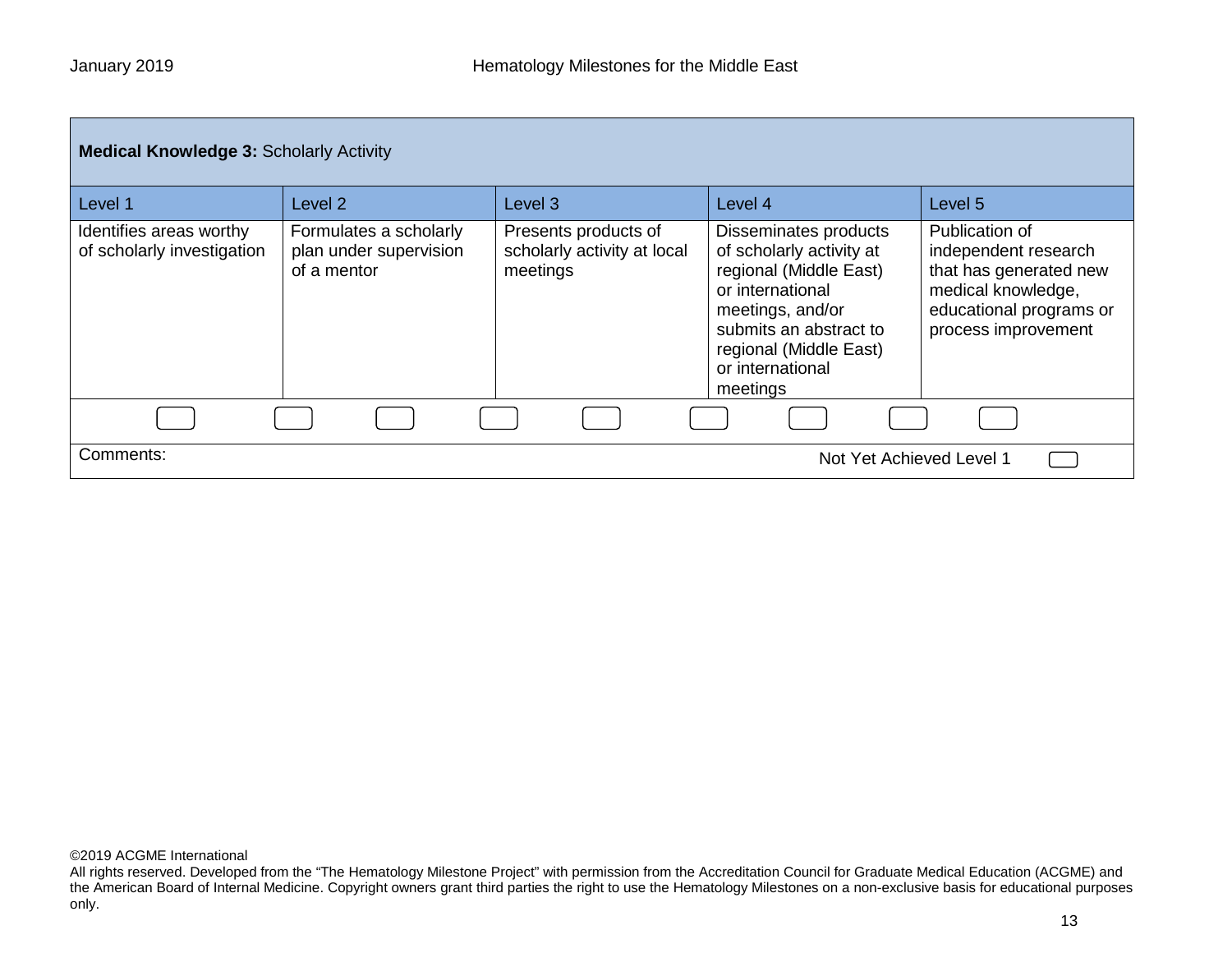| <b>Systems-Based Practice 1: Patient Safety and Quality Improvement</b>                   |                                                                                                                                   |                                                                                                             |                                                                                                                         |                                                                                                                       |  |
|-------------------------------------------------------------------------------------------|-----------------------------------------------------------------------------------------------------------------------------------|-------------------------------------------------------------------------------------------------------------|-------------------------------------------------------------------------------------------------------------------------|-----------------------------------------------------------------------------------------------------------------------|--|
| Level 1                                                                                   | Level 2                                                                                                                           | Level 3                                                                                                     | Level 4                                                                                                                 | Level 5                                                                                                               |  |
| Demonstrates knowledge<br>of common patient safety<br>events                              | Identifies system factors<br>that lead to patient safety<br>events                                                                | Participates in analysis<br>of patient safety events<br>(simulated or actual)                               | Conducts analysis of<br>patient safety events and<br>offers error prevention<br>strategies (simulated or<br>actual)     | Actively engages teams<br>and processes to modify<br>systems to prevent<br>patient safety events                      |  |
| Demonstrates knowledge<br>of how to report patient<br>safety events                       | Reports patient safety<br>events through<br>institutional reporting<br>systems (simulated or<br>actual)                           | Participates in disclosure<br>of patient safety events<br>to patients and families<br>(simulated or actual) | Discloses patient safety<br>events to patients and<br>families (simulated or<br>actual)                                 | Role models or mentors<br>others in the disclosure of<br>patient safety events                                        |  |
| Demonstrates knowledge<br>of basic quality<br>improvement<br>methodologies and<br>metrics | Describes local quality<br>improvement initiatives<br>(e.g., community<br>vaccination rate, infection<br>rate, smoking cessation) | Participates in local<br>quality improvement<br>initiatives                                                 | Demonstrates the skills<br>required to identify,<br>develop, implement, and<br>analyze a quality<br>improvement project | Creates, implements, and<br>assesses quality<br>improvement initiatives at<br>the institutional or<br>community level |  |
|                                                                                           |                                                                                                                                   |                                                                                                             |                                                                                                                         |                                                                                                                       |  |
| Comments:<br>Not Yet Achieved Level 1                                                     |                                                                                                                                   |                                                                                                             |                                                                                                                         |                                                                                                                       |  |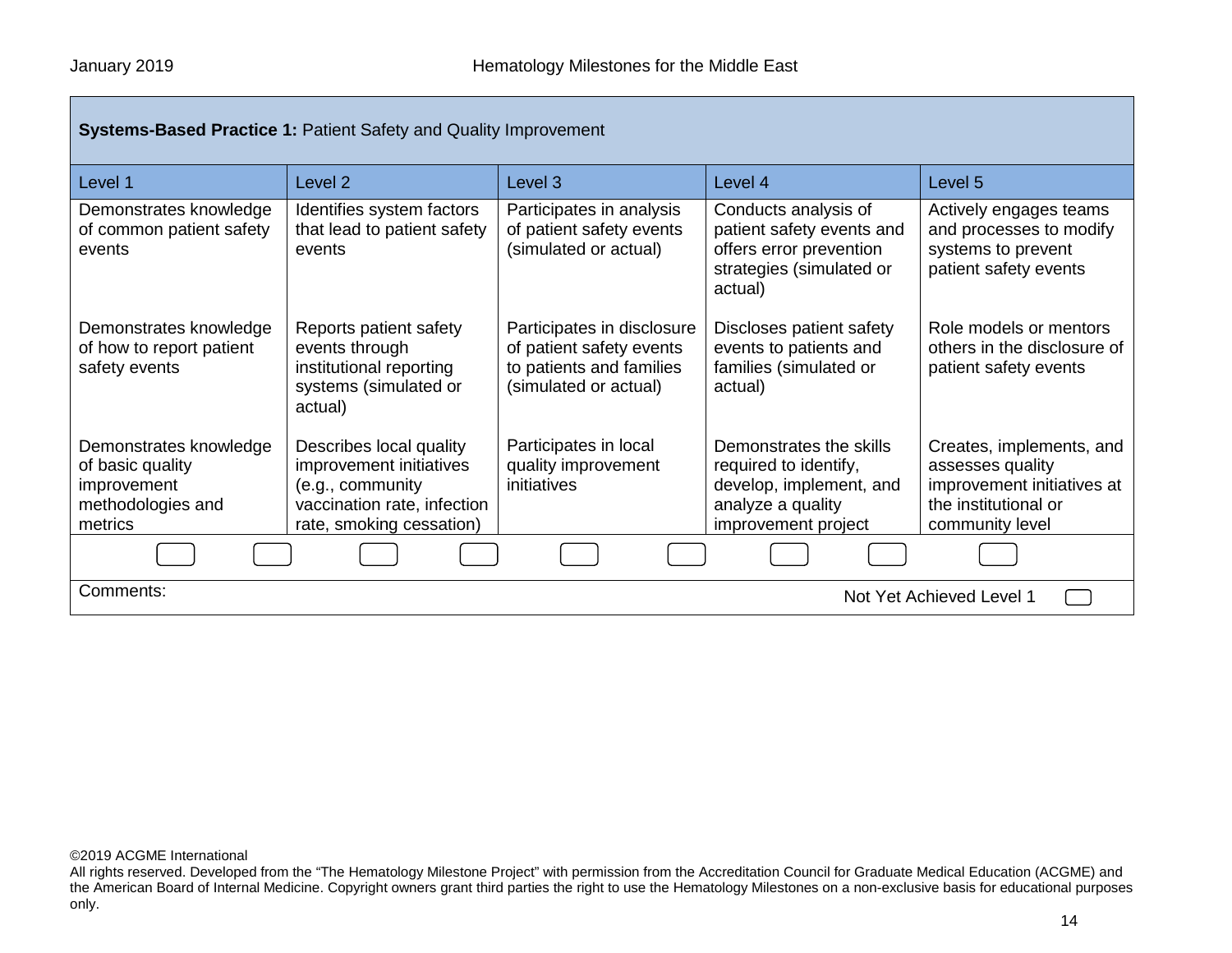| <b>Systems-Based Practice 2: System Navigation for Patient-Centered Care</b>              |                                                                                                                                    |                                                                                                                                         |                                                                                                                                                                                   |                                                                                                                                    |
|-------------------------------------------------------------------------------------------|------------------------------------------------------------------------------------------------------------------------------------|-----------------------------------------------------------------------------------------------------------------------------------------|-----------------------------------------------------------------------------------------------------------------------------------------------------------------------------------|------------------------------------------------------------------------------------------------------------------------------------|
| Level 1                                                                                   | Level <sub>2</sub>                                                                                                                 | Level 3                                                                                                                                 | Level 4                                                                                                                                                                           | Level 5                                                                                                                            |
| Demonstrates knowledge<br>of care coordination                                            | Coordinates care of<br>patients in routine clinical<br>situations effectively<br>using the roles of the<br>interprofessional teams | Coordinates care of<br>patients in complex<br>clinical situations<br>effectively using the roles<br>of their interprofessional<br>teams | Role models effective<br>coordination of patient-<br>centered care among<br>different disciplines and<br>specialties                                                              | Analyzes the process of<br>care coordination and<br>leads in the design and<br>implementation of<br>improvements                   |
| Identifies key elements<br>for safe and effective<br>transitions of care and<br>hand-offs | Performs safe and<br>effective transitions of<br>care/hand-offs in routine<br>clinical situations                                  | Performs safe and<br>effective transitions of<br>care/hand-offs in<br>complex clinical<br>situations                                    | Role models and<br>advocates for safe and<br>effective transitions of<br>care/hand-offs within and<br>across health care<br>delivery systems,<br>including outpatient<br>settings | Improves quality of<br>transitions of care within<br>and across health care<br>delivery systems to<br>optimize patient<br>outcomes |
| Demonstrates knowledge<br>of population and<br>community health needs<br>and disparities  | Identifies specific<br>population and<br>community health needs<br>and inequities for their<br>local population                    | Uses local resources<br>effectively to meet the<br>needs of a patient<br>population and<br>community                                    | Participates in changing<br>and adapting practice to<br>provide for the needs of<br>specific populations                                                                          | Leads innovations and<br>advocates for populations<br>and communities with<br>health care inequities                               |
|                                                                                           |                                                                                                                                    |                                                                                                                                         |                                                                                                                                                                                   |                                                                                                                                    |
| Comments:<br>Not Yet Achieved Level 1                                                     |                                                                                                                                    |                                                                                                                                         |                                                                                                                                                                                   |                                                                                                                                    |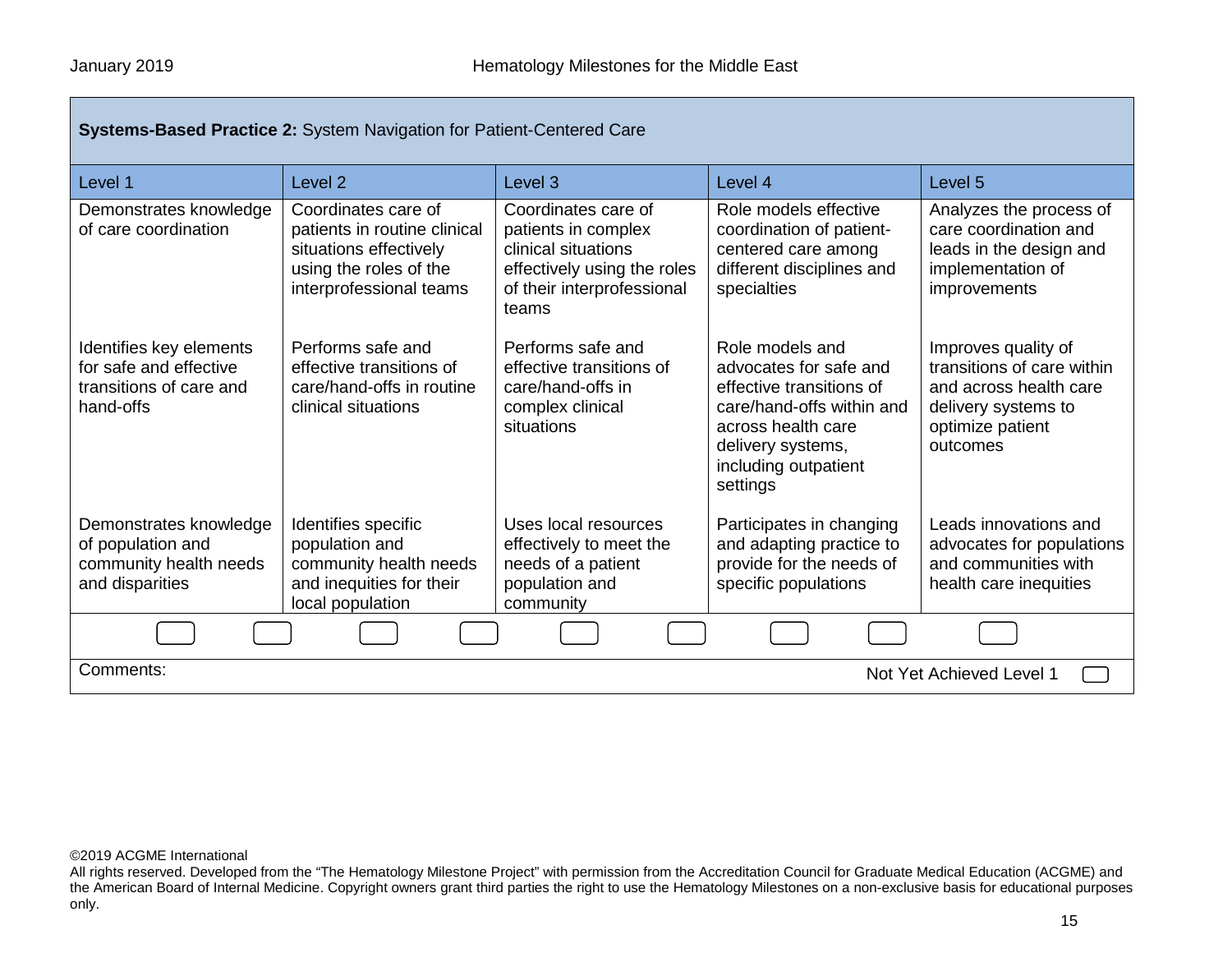| <b>Systems-Based Practice 3: Physician Role in Health Care Systems</b>                                                                         |                                                                                                                                     |                                                                                                                                                                         |                                                                                                                                                                      |                                                                                                                        |
|------------------------------------------------------------------------------------------------------------------------------------------------|-------------------------------------------------------------------------------------------------------------------------------------|-------------------------------------------------------------------------------------------------------------------------------------------------------------------------|----------------------------------------------------------------------------------------------------------------------------------------------------------------------|------------------------------------------------------------------------------------------------------------------------|
| Level 1                                                                                                                                        | Level <sub>2</sub>                                                                                                                  | Level 3                                                                                                                                                                 | Level 4                                                                                                                                                              | Level 5                                                                                                                |
| Identifies components of<br>the complex health care<br>system                                                                                  | Describes the physician's<br>role and how the<br>interrelated components<br>of complex health care<br>system impact patient<br>care | Analyzes how personal<br>practice affects the<br>system (e.g., length of<br>stay, readmission rates,<br>clinical efficiency)                                            | Manages the interrelated<br>components of the<br>complex health care<br>systems for efficient and<br>effective patient care                                          | Advocates for or leads<br>change to enhance<br>systems for high-value,<br>efficient, and effective<br>patient care     |
| Describes basic health<br>payment systems,<br>including government,<br>private, public, and<br>uninsured care and<br>different practice models | Delivers care informed by<br>patient specific payment<br>model                                                                      | Uses shared decision<br>making in patient care,<br>taking into consideration<br>payment models                                                                          | Advocates for patient<br>care understanding the<br>limitations of each<br>patient's payment model<br>(e.g., community<br>resources, patient<br>assistance resources) | Participates in advocacy<br>activities for health policy<br>to better align payment<br>systems with high-value<br>care |
|                                                                                                                                                |                                                                                                                                     | Identifies resources and<br>effectively plans for<br>transition to practice<br>(e.g., information<br>technology, legal, billing<br>and coding, financial,<br>personnel) | Describes basic elements<br>needed to transition to<br>practice (e.g., contract<br>negotiations, malpractice<br>insurance, government<br>regulation, compliance)     |                                                                                                                        |
|                                                                                                                                                |                                                                                                                                     |                                                                                                                                                                         |                                                                                                                                                                      |                                                                                                                        |
| Comments:<br>Not Yet Achieved Level 1                                                                                                          |                                                                                                                                     |                                                                                                                                                                         |                                                                                                                                                                      |                                                                                                                        |

All rights reserved. Developed from the "The Hematology Milestone Project" with permission from the Accreditation Council for Graduate Medical Education (ACGME) and the American Board of Internal Medicine. Copyright owners grant third parties the right to use the Hematology Milestones on a non-exclusive basis for educational purposes only.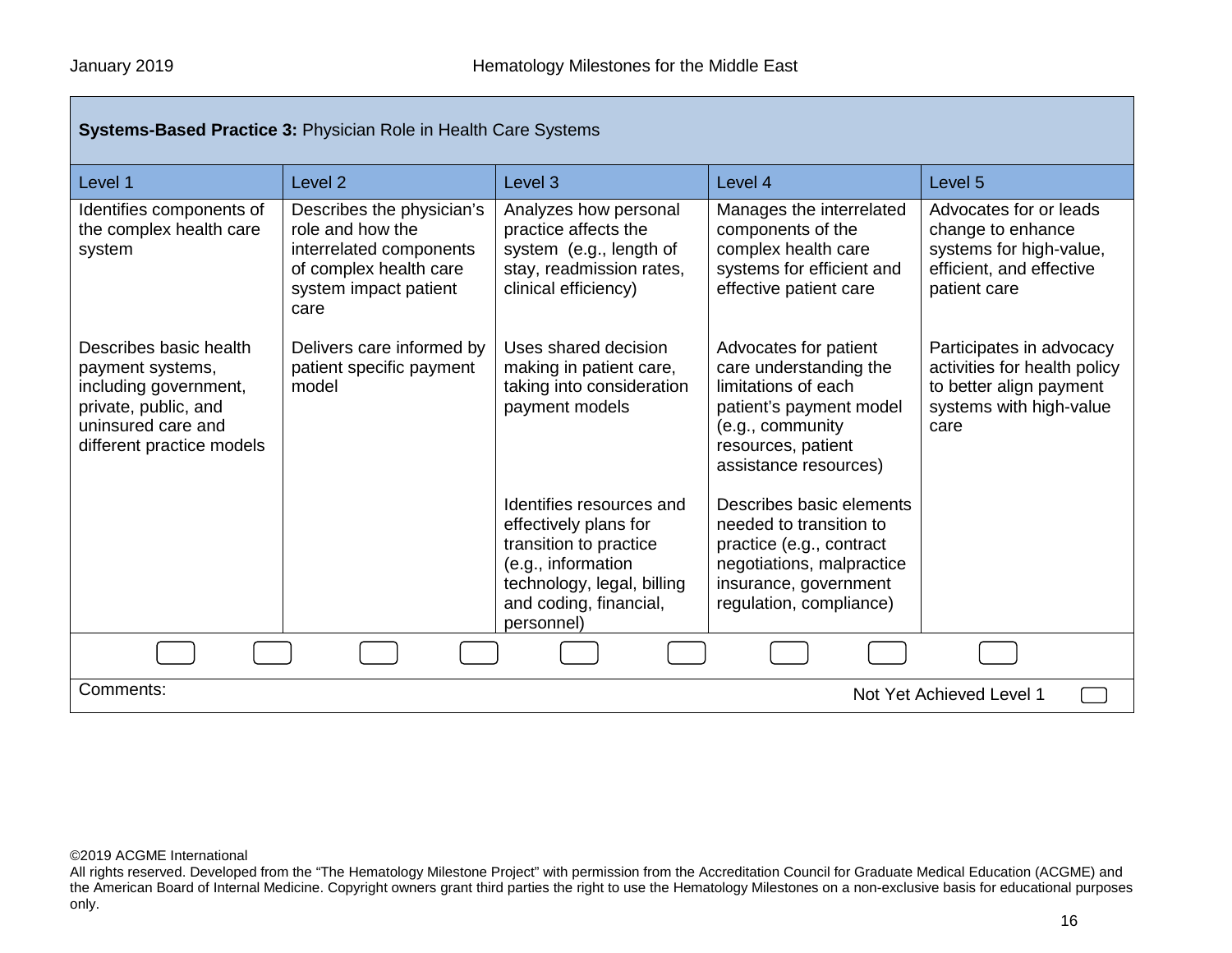| Practice-Based Learning and Improvement 1: Evidence-Based and Informed Practice                                                                                |                                                                                                                             |                                                                                                                                     |                                                                                                                                                                     |                                                                                                                                                       |  |
|----------------------------------------------------------------------------------------------------------------------------------------------------------------|-----------------------------------------------------------------------------------------------------------------------------|-------------------------------------------------------------------------------------------------------------------------------------|---------------------------------------------------------------------------------------------------------------------------------------------------------------------|-------------------------------------------------------------------------------------------------------------------------------------------------------|--|
| Level 1                                                                                                                                                        | Level 2                                                                                                                     | Level <sub>3</sub>                                                                                                                  | Level 4                                                                                                                                                             | Level 5                                                                                                                                               |  |
| Demonstrates how to<br>access and use available<br>evidence, and<br>incorporate patient<br>preferences and values in<br>order to care for a routine<br>patient | Articulates clinical<br>questions and elicits<br>patient preferences and<br>values in order to guide<br>evidence-based care | Locates and applies<br>the best available<br>evidence, integrated<br>with patient<br>preference, to the care<br>of complex patients | Critically appraises and<br>applies evidence even in<br>the face of uncertainty<br>and conflicting evidence<br>to guide care, tailored to<br>the individual patient | Coaches others to<br>critically appraise and<br>apply evidence for<br>complex patients, and/or<br>participates in the<br>development of<br>guidelines |  |
|                                                                                                                                                                |                                                                                                                             |                                                                                                                                     |                                                                                                                                                                     |                                                                                                                                                       |  |
| Comments:<br>Not Yet Achieved Level 1                                                                                                                          |                                                                                                                             |                                                                                                                                     |                                                                                                                                                                     |                                                                                                                                                       |  |

All rights reserved. Developed from the "The Hematology Milestone Project" with permission from the Accreditation Council for Graduate Medical Education (ACGME) and the American Board of Internal Medicine. Copyright owners grant third parties the right to use the Hematology Milestones on a non-exclusive basis for educational purposes only.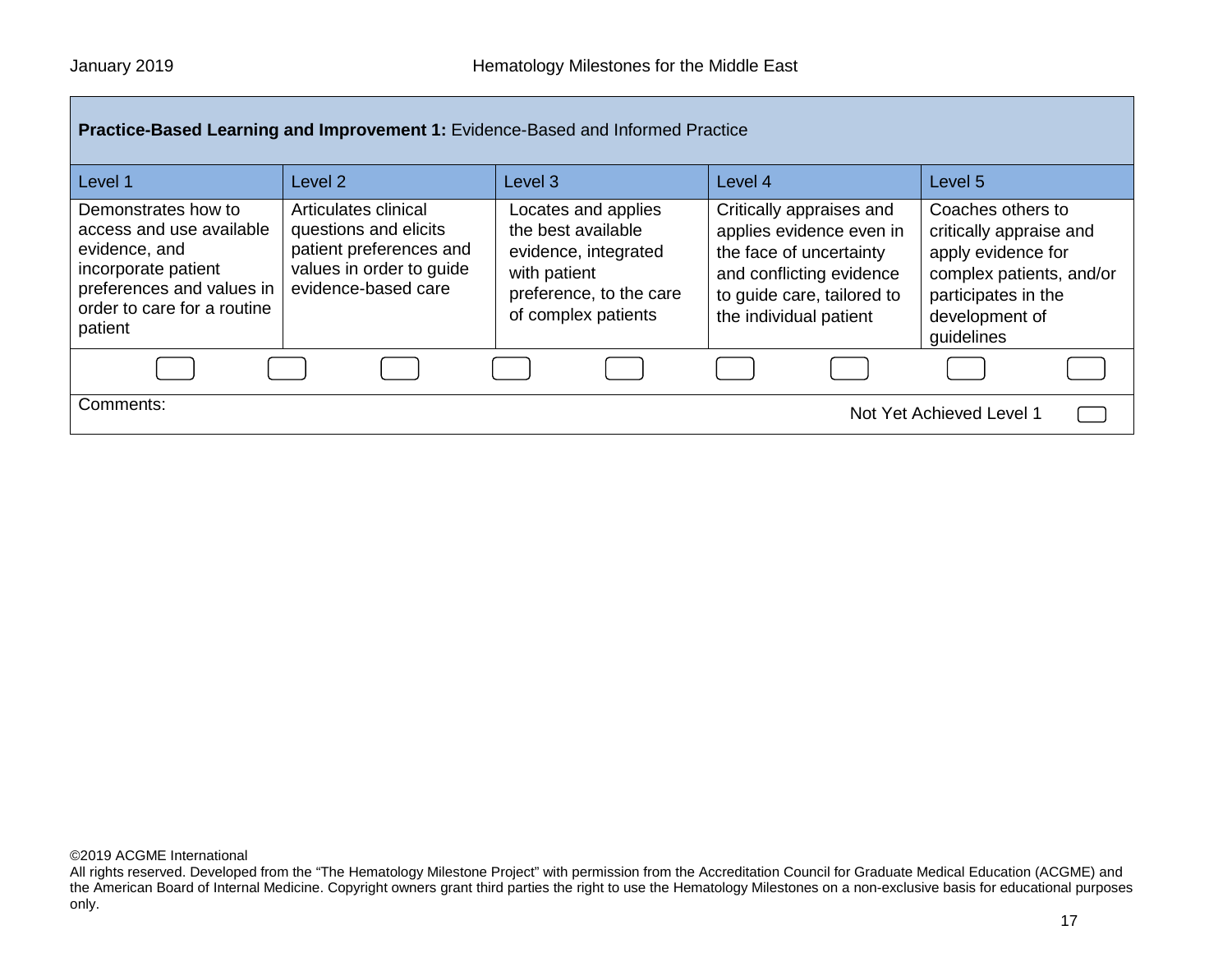| Level 1                                                                                               | Level <sub>2</sub>                                                                                                     | Level 3                                                                                                                                    | Level 4                                                                                                                              | Level 5                                                                                    |  |
|-------------------------------------------------------------------------------------------------------|------------------------------------------------------------------------------------------------------------------------|--------------------------------------------------------------------------------------------------------------------------------------------|--------------------------------------------------------------------------------------------------------------------------------------|--------------------------------------------------------------------------------------------|--|
| Accepts responsibility for<br>personal and professional<br>development by<br>establishing goals       | Demonstrates openness<br>to performance data<br>(feedback and other<br>input) in order to inform<br>goals              | Seeks performance data<br>episodically, with<br>adaptability and humility                                                                  | Intentionally seeks<br>performance data<br>consistently, with<br>adaptability and humility                                           | Role models consistently<br>seeking performance<br>data, with adaptability<br>and humility |  |
| Identifies the factors that<br>contribute to gap(s)<br>between expectations<br>and actual performance | Analyzes and reflects on<br>the factors that contribute<br>to gap(s) between<br>expectations and actual<br>performance | Analyzes, reflects on, and<br>institutes behavioral<br>change(s) to narrow the<br>gap(s) between<br>expectations and actual<br>performance | Challenges assumptions<br>and considers<br>alternatives in narrowing<br>the gap(s) between<br>expectations and actual<br>performance | Coaches others on<br>reflective practice                                                   |  |
| <b>Actively seeks</b><br>opportunities to improve                                                     | Designs and implements<br>a learning plan, with<br>prompting                                                           | Independently creates<br>and implements a<br>learning plan                                                                                 | Uses performance data<br>to measure the<br>effectiveness of the<br>learning plan and<br>improves it when<br>necessary                | Facilitates the design and<br>implementation of<br>learning plans for others               |  |
|                                                                                                       |                                                                                                                        |                                                                                                                                            |                                                                                                                                      |                                                                                            |  |
| Comments:<br>Not Yet Achieved Level 1                                                                 |                                                                                                                        |                                                                                                                                            |                                                                                                                                      |                                                                                            |  |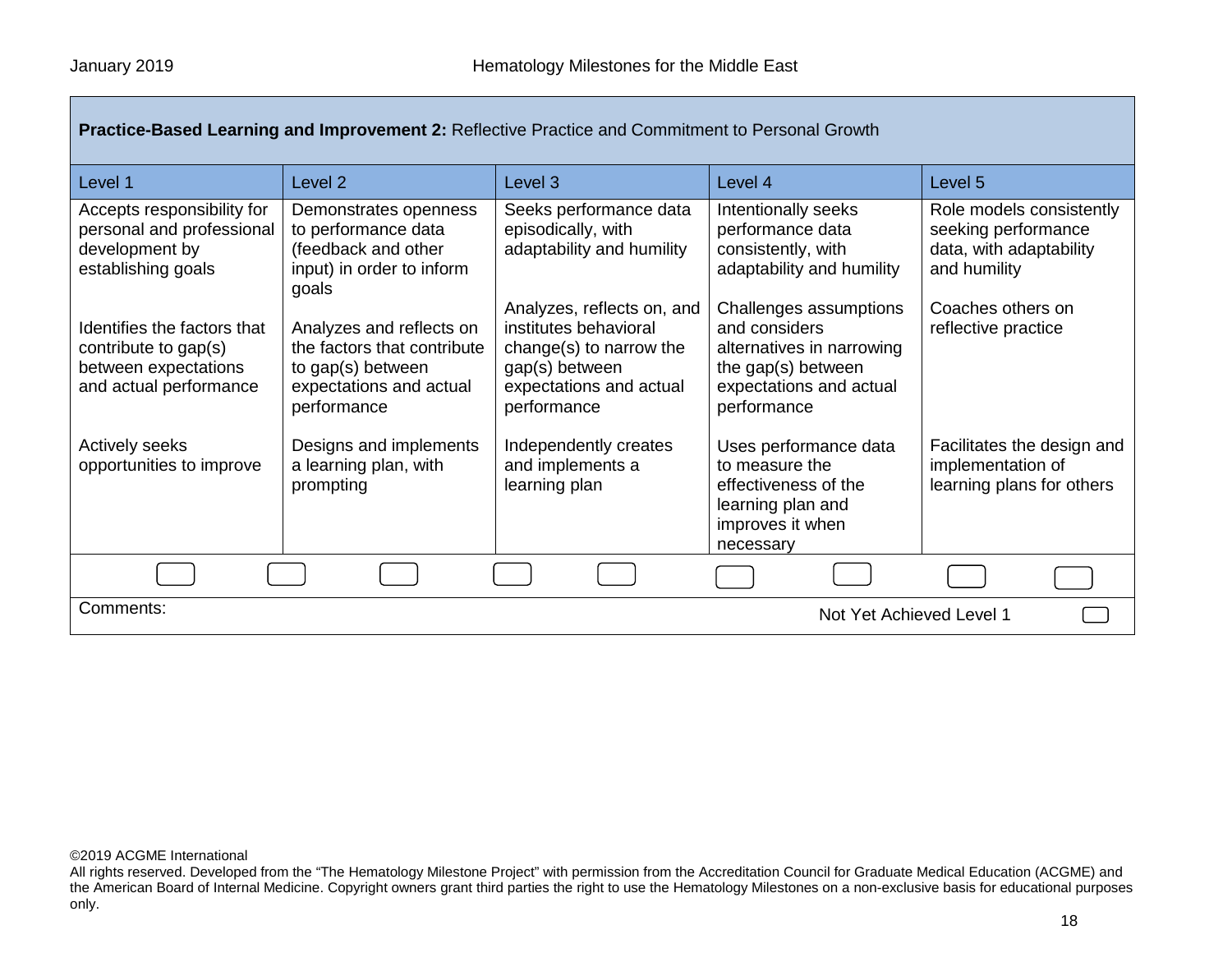| <b>Professionalism 1: Professional Behavior and Ethical Principles</b>                                                                                                                                                                             |                                                                             |                                                                                            |                                                                                                                                                                                                             |                                                                                                                                           |  |
|----------------------------------------------------------------------------------------------------------------------------------------------------------------------------------------------------------------------------------------------------|-----------------------------------------------------------------------------|--------------------------------------------------------------------------------------------|-------------------------------------------------------------------------------------------------------------------------------------------------------------------------------------------------------------|-------------------------------------------------------------------------------------------------------------------------------------------|--|
| Level 1                                                                                                                                                                                                                                            | Level <sub>2</sub>                                                          | Level 3                                                                                    | Level 4                                                                                                                                                                                                     | Level 5                                                                                                                                   |  |
| Identifies and describes<br>potential triggers for<br>professionalism lapses                                                                                                                                                                       | Demonstrates insight into<br>professional behavior in<br>routine situations | Demonstrates<br>professional behavior in<br>complex or stressful<br>situations             | Recognizes situations<br>that may trigger<br>professionalism lapses<br>and intervenes to prevent<br>lapses in self and others                                                                               | Coaches others when<br>their behavior fails to<br>meet professional<br>expectations                                                       |  |
| Describes when and<br>how to appropriately<br>report professionalism<br>lapses, including<br>strategies for<br>addressing common<br>barriers                                                                                                       | Takes responsibility for<br>own professionalism<br>lapses                   | Analyzes complex<br>situations using ethical<br>principles                                 | Recognizes and uses<br>appropriate resources for<br>managing and resolving<br>ethical dilemmas as<br>needed (e.g., ethics<br>consultations, literature<br>review, risk<br>management/legal<br>consultation) | Identifies and seeks to<br>address system-level<br>factors that induce or<br>exacerbate ethical<br>problems or impede their<br>resolution |  |
| Demonstrates<br>knowledge of the<br>ethical principles<br>underlying informed<br>consent, surrogate<br>decision making,<br>advance directives.<br>confidentiality, error<br>disclosure, stewardship<br>of limited resources,<br>and related topics | Analyzes straightforward<br>situations using ethical<br>principles          | Recognizes need to seek<br>help in managing and<br>resolving complex ethical<br>situations |                                                                                                                                                                                                             |                                                                                                                                           |  |
|                                                                                                                                                                                                                                                    |                                                                             |                                                                                            |                                                                                                                                                                                                             |                                                                                                                                           |  |
| Comments:<br>Not Yet Achieved Level 1                                                                                                                                                                                                              |                                                                             |                                                                                            |                                                                                                                                                                                                             |                                                                                                                                           |  |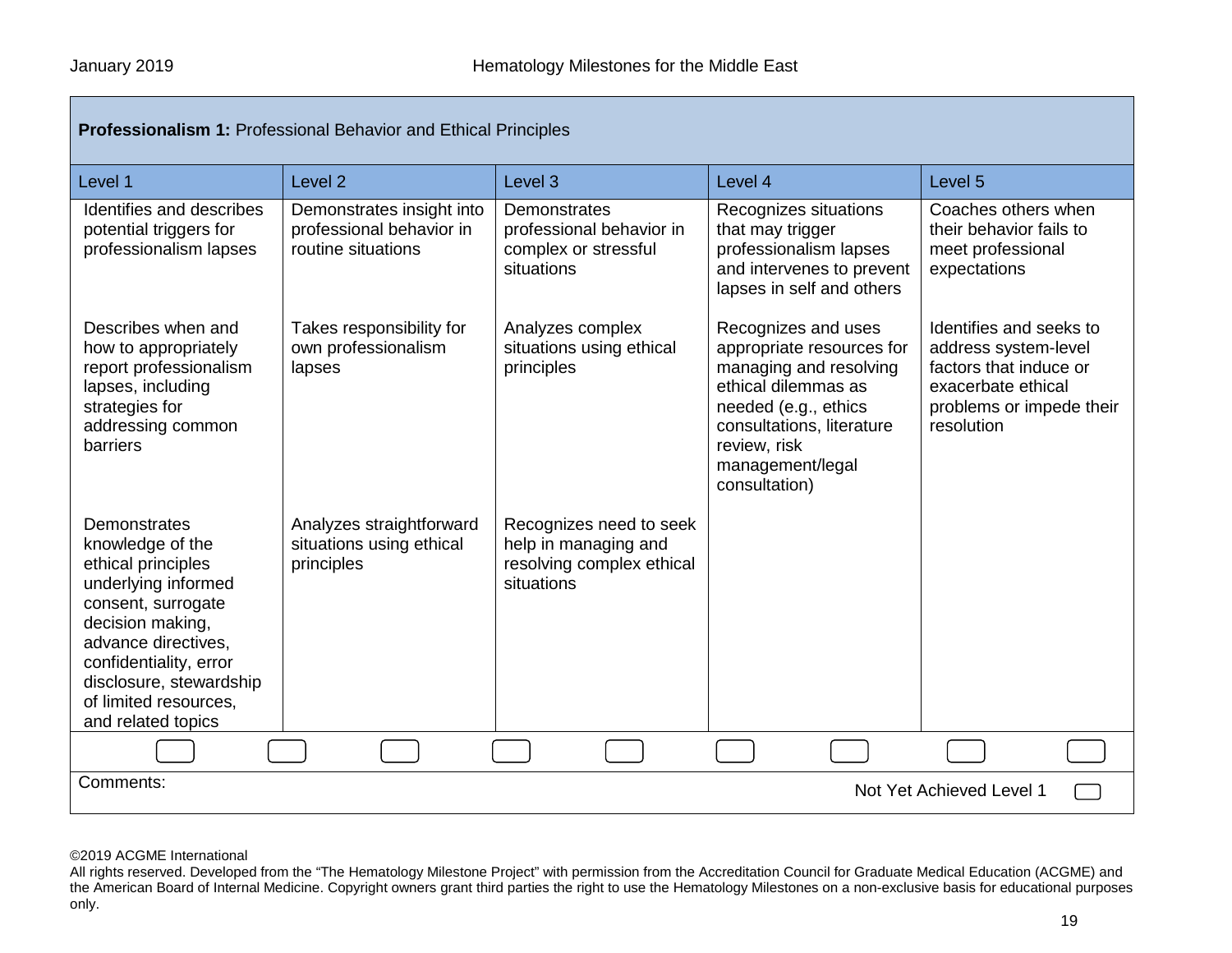### **Professionalism 2:** Accountability/Conscientiousness

| Level 1                                                                                                                                                                                                             | Level <sub>2</sub>                                                                                                               | Level <sub>3</sub>                                                                                                                            | Level 4                                                                                                                        | Level 5                               |
|---------------------------------------------------------------------------------------------------------------------------------------------------------------------------------------------------------------------|----------------------------------------------------------------------------------------------------------------------------------|-----------------------------------------------------------------------------------------------------------------------------------------------|--------------------------------------------------------------------------------------------------------------------------------|---------------------------------------|
| Takes responsibility for<br>failure to complete tasks<br>and responsibilities,<br>identifies potential<br>contributing factors, and<br>describes strategies for<br>ensuring timely task<br>completion in the future | Performs tasks and<br>responsibilities in a<br>timely manner with<br>appropriate attention<br>to detail in routine<br>situations | Performs tasks and<br>responsibilities in a<br>timely manner with<br>appropriate attention<br>to detail in complex or<br>stressful situations | Recognizes situations<br>that may impact<br>others' ability to<br>complete tasks and<br>responsibilities in a<br>timely manner | Takes ownership of<br>system outcomes |
| Responds promptly to<br>requests or reminders to<br>complete tasks and<br>responsibilities                                                                                                                          | Recognizes situations<br>that may impact own<br>ability to complete<br>tasks and<br>responsibilities in a<br>timely manner       | Proactively<br>implements strategies<br>to ensure that the<br>needs of patients,<br>teams, and systems<br>are met                             |                                                                                                                                |                                       |
|                                                                                                                                                                                                                     |                                                                                                                                  |                                                                                                                                               |                                                                                                                                |                                       |
| Comments:<br>Not Yet Achieved Level 1                                                                                                                                                                               |                                                                                                                                  |                                                                                                                                               |                                                                                                                                |                                       |

©2019 ACGME International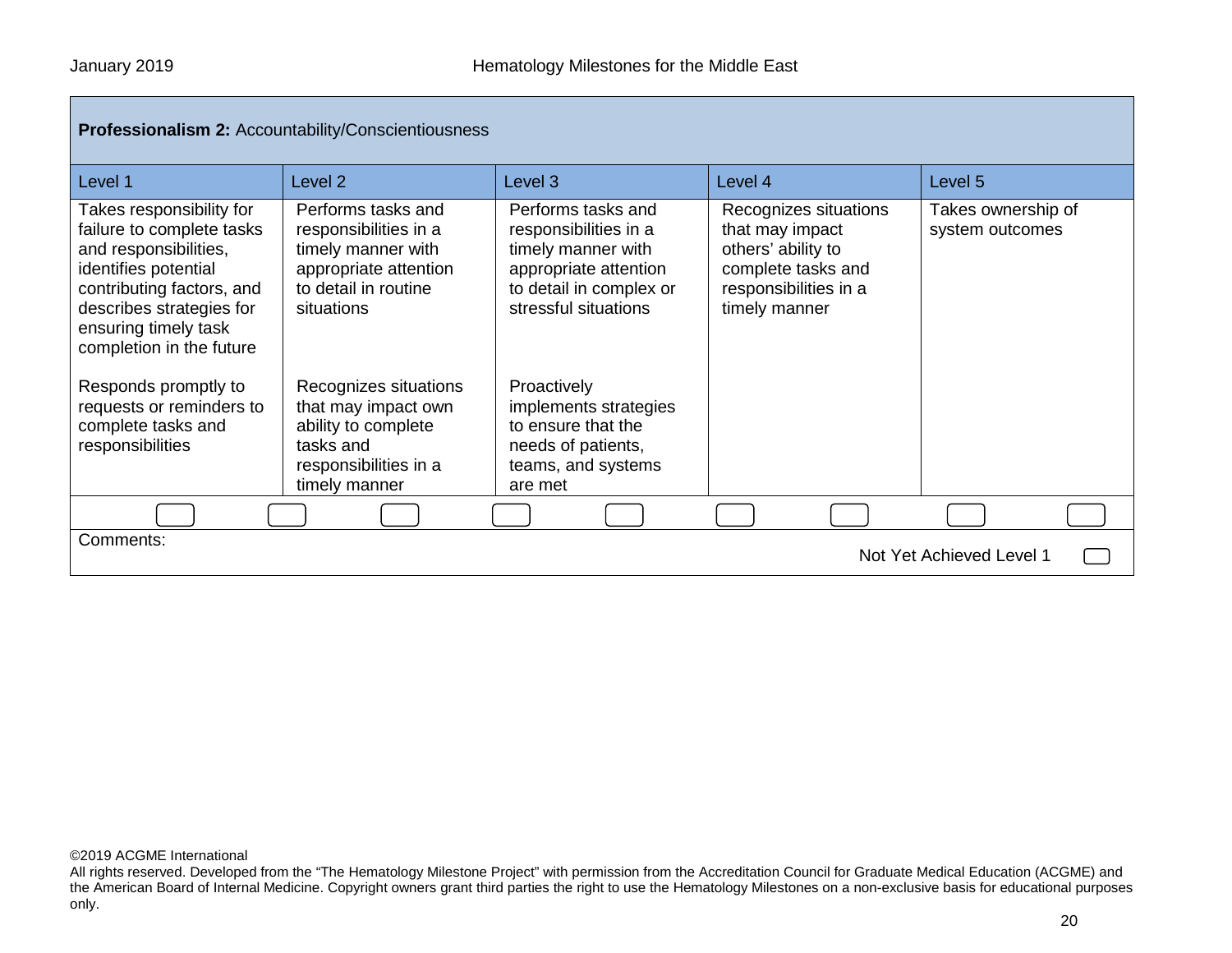| <b>Professionalism 3: Self-Awareness and Help-Seeking</b>                           |                                                                                  |                                                                                                                        |                                                                                                                  |                                                                                                                                 |  |
|-------------------------------------------------------------------------------------|----------------------------------------------------------------------------------|------------------------------------------------------------------------------------------------------------------------|------------------------------------------------------------------------------------------------------------------|---------------------------------------------------------------------------------------------------------------------------------|--|
| Level 1                                                                             | Level <sub>2</sub>                                                               | Level 3                                                                                                                | Level 4                                                                                                          | Level 5                                                                                                                         |  |
| Recognizes status of<br>personal and<br>professional well-being,<br>with assistance | Independently<br>recognizes status of<br>personal and<br>professional well-being | With assistance,<br>proposes a plan to<br>optimize personal and<br>professional well-being                             | Independently develops a<br>plan to optimize personal<br>and professional well-<br>being                         | Coaches others when<br>emotional responses or<br>limitations in<br>knowledge/skills do not<br>meet professional<br>expectations |  |
| Recognizes limits in the<br>knowledge/skills of self<br>or team, with<br>assistance | Independently<br>recognizes limits in the<br>knowledge/skills of self<br>or team | With assistance,<br>proposes a plan to<br>remediate or improve<br>limits in the<br>knowledge/skills of self<br>or team | Independently develops a<br>plan to remediate or<br>improve limits in the<br>knowledge/skills of self or<br>team |                                                                                                                                 |  |
|                                                                                     | Demonstrates<br>appropriate help-<br>seeking behaviors                           |                                                                                                                        |                                                                                                                  |                                                                                                                                 |  |
|                                                                                     |                                                                                  |                                                                                                                        |                                                                                                                  |                                                                                                                                 |  |
| Comments:<br>Not Yet Achieved Level 1                                               |                                                                                  |                                                                                                                        |                                                                                                                  |                                                                                                                                 |  |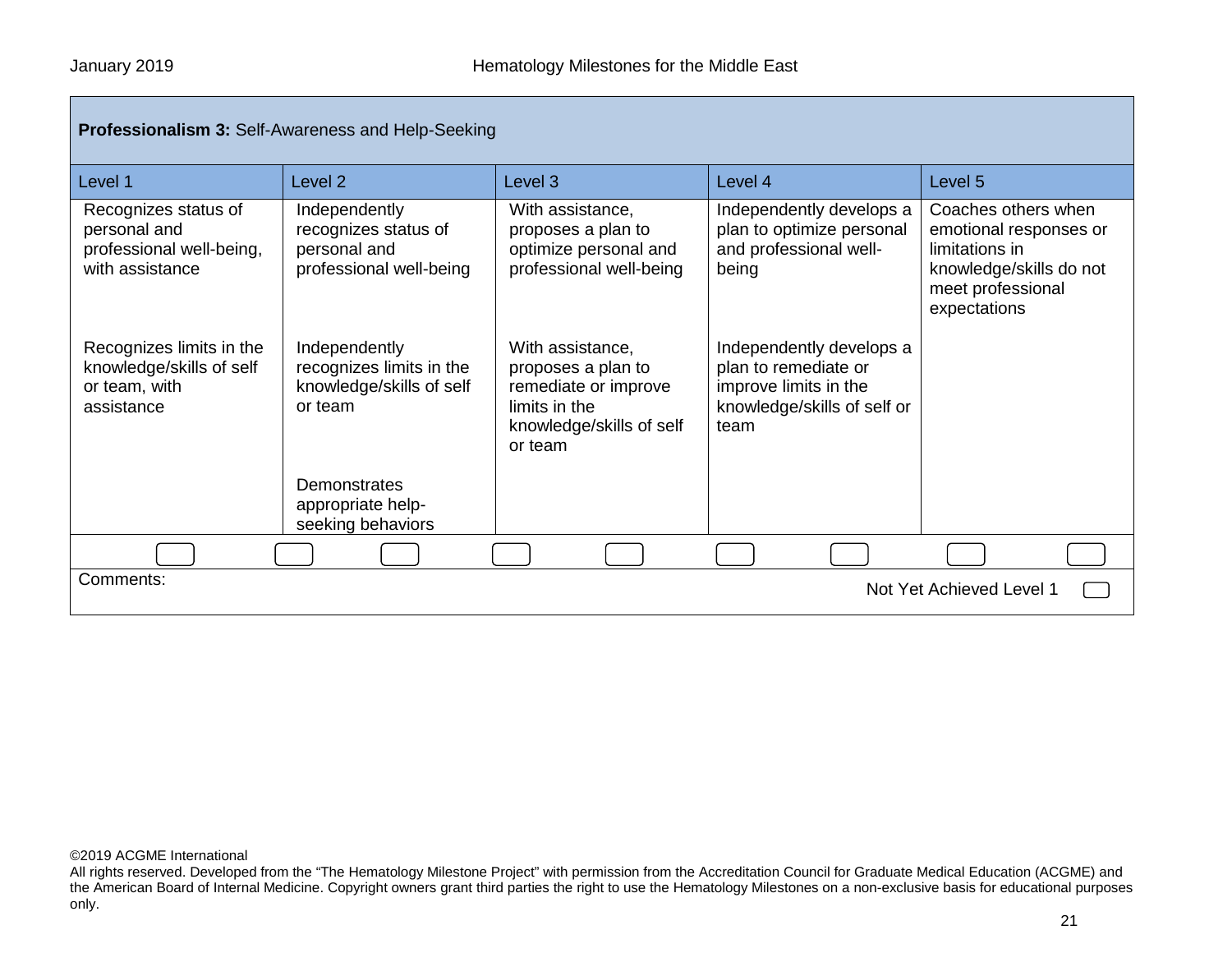| <b>Interpersonal and Communication Skills 1: Patient- and Family-Centered Communication</b>                                                                                                      |                                                                                                                                                                                                                         |                                                                                                                                                                                                      |                                                                                                                                                                               |                                                                                                                                                |  |
|--------------------------------------------------------------------------------------------------------------------------------------------------------------------------------------------------|-------------------------------------------------------------------------------------------------------------------------------------------------------------------------------------------------------------------------|------------------------------------------------------------------------------------------------------------------------------------------------------------------------------------------------------|-------------------------------------------------------------------------------------------------------------------------------------------------------------------------------|------------------------------------------------------------------------------------------------------------------------------------------------|--|
| Level 1                                                                                                                                                                                          | Level <sub>2</sub>                                                                                                                                                                                                      | Level <sub>3</sub>                                                                                                                                                                                   | Level 4                                                                                                                                                                       | Level <sub>5</sub>                                                                                                                             |  |
| Uses language and non-<br>verbal behavior to<br>demonstrate respect and<br>establish rapport                                                                                                     | Establishes a therapeutic<br>relationship in<br>straightforward<br>encounters using active<br>listening and clear<br>language                                                                                           | Establishes a therapeutic<br>relationship<br>in challenging patient<br>encounters                                                                                                                    | Easily establishes<br>therapeutic relationships,<br>with attention to<br>patient/family concerns<br>and context, regardless<br>of complexity                                  | Mentors others in<br>situational awareness<br>and critical self-reflection<br>to consistently develop<br>positive therapeutic<br>relationships |  |
| Identifies common<br>barriers to effective<br>communication (e.g.,<br>language, disability) while<br>accurately<br>communicating own role<br>within the health care<br>system                    | Identifies complex<br>barriers to effective<br>communication (e.g.,<br>health literacy, cultural)                                                                                                                       | When prompted, reflects<br>on personal biases while<br>attempting to minimize<br>communication barriers                                                                                              | Independently recognizes<br>personal biases while<br>attempting to proactively<br>minimize communication<br>barriers                                                          | Role models self-<br>awareness practice while<br>identifying teaching a<br>contextual approach to<br>minimize communication<br>barriers        |  |
| Identifies the need to<br>adjust communication<br>strategies based on<br>assessment of<br>patient/family<br>expectations and<br>understanding of their<br>health status and<br>treatment options | Organizes and initiates<br>communication with<br>patients/families by<br>introducing stakeholders,<br>setting the agenda,<br>clarifying expectations,<br>and verifying an<br>understanding of the<br>clinical situation | With guidance,<br>sensitively and<br>compassionately delivers<br>medical information;<br>elicits patient/family<br>values, goals and<br>preferences; and<br>acknowledges<br>uncertainty and conflict | Independently uses<br>shared decision making<br>to align patient/family<br>values, goals, and<br>preferences with<br>treatment options to<br>make a personalized care<br>plan | Role models shared<br>decision making in<br>patient/family<br>communication in<br>situations with a high<br>degree of<br>uncertainty/conflict  |  |
|                                                                                                                                                                                                  |                                                                                                                                                                                                                         |                                                                                                                                                                                                      |                                                                                                                                                                               |                                                                                                                                                |  |
| Comments:<br>Not Yet Achieved Level 1                                                                                                                                                            |                                                                                                                                                                                                                         |                                                                                                                                                                                                      |                                                                                                                                                                               |                                                                                                                                                |  |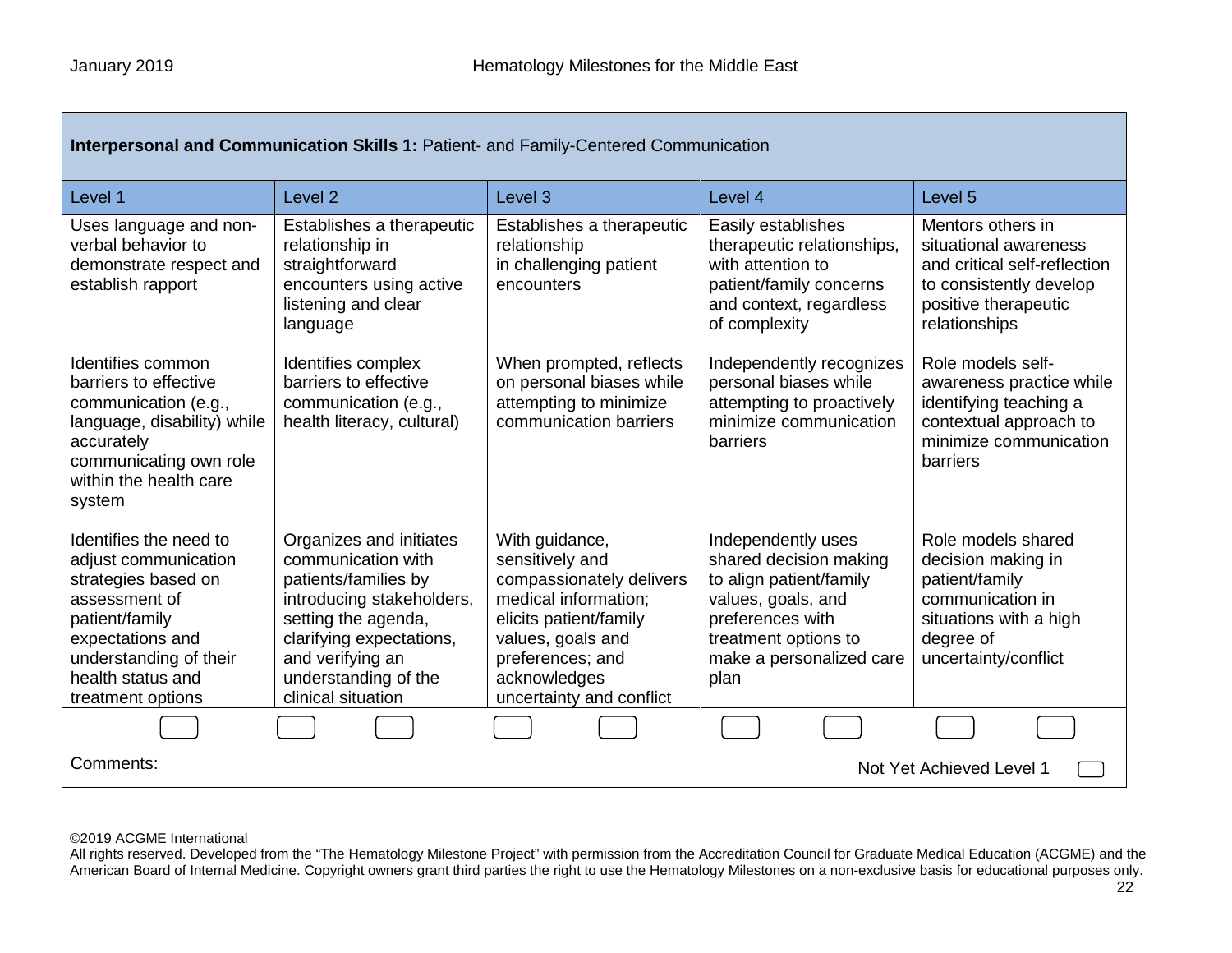| Interpersonal and Communication Skills 2: Interprofessional and Team Communication |                                                                                                                                                     |                                                                                                                                                       |                                                                                                                 |                                                                                                                                                 |  |
|------------------------------------------------------------------------------------|-----------------------------------------------------------------------------------------------------------------------------------------------------|-------------------------------------------------------------------------------------------------------------------------------------------------------|-----------------------------------------------------------------------------------------------------------------|-------------------------------------------------------------------------------------------------------------------------------------------------|--|
| Level 1                                                                            | Level <sub>2</sub>                                                                                                                                  | Level 3                                                                                                                                               | Level 4                                                                                                         | Level <sub>5</sub>                                                                                                                              |  |
| Respectfully requests a<br>consultation                                            | Clearly and concisely<br>requests a consultation                                                                                                    | Checks own<br>understanding of<br>consultant<br>recommendations                                                                                       | Coordinates<br>recommendations from<br>different members of the<br>health care team to<br>optimize patient care | Role models flexible<br>communication strategies<br>that value input from all<br>health care team<br>members, resolving<br>conflict when needed |  |
| Respectfully receives a<br>consultation request                                    | Clearly and concisely<br>responds to a<br>consultation request                                                                                      | Checks understanding<br>of recommendations<br>when providing<br>consultation                                                                          | Communicates feedback<br>and constructive criticism<br>to superiors                                             | Facilitates regular health<br>care team-based<br>feedback in complex<br>situations                                                              |  |
| <b>\Uses language that</b><br>values all members of<br>the health care team        | Communicates<br>information effectively<br>with all health care team<br>members<br>Solicits feedback on<br>performance as a<br>member of the health | Uses active listening to<br>adapt communication<br>style to fit team needs<br>Communicates concerns<br>and provides feedback<br>to peers and learners |                                                                                                                 |                                                                                                                                                 |  |
|                                                                                    | care team                                                                                                                                           |                                                                                                                                                       |                                                                                                                 |                                                                                                                                                 |  |
|                                                                                    |                                                                                                                                                     |                                                                                                                                                       |                                                                                                                 |                                                                                                                                                 |  |
| Comments:<br>Not Yet Achieved Level 1                                              |                                                                                                                                                     |                                                                                                                                                       |                                                                                                                 |                                                                                                                                                 |  |